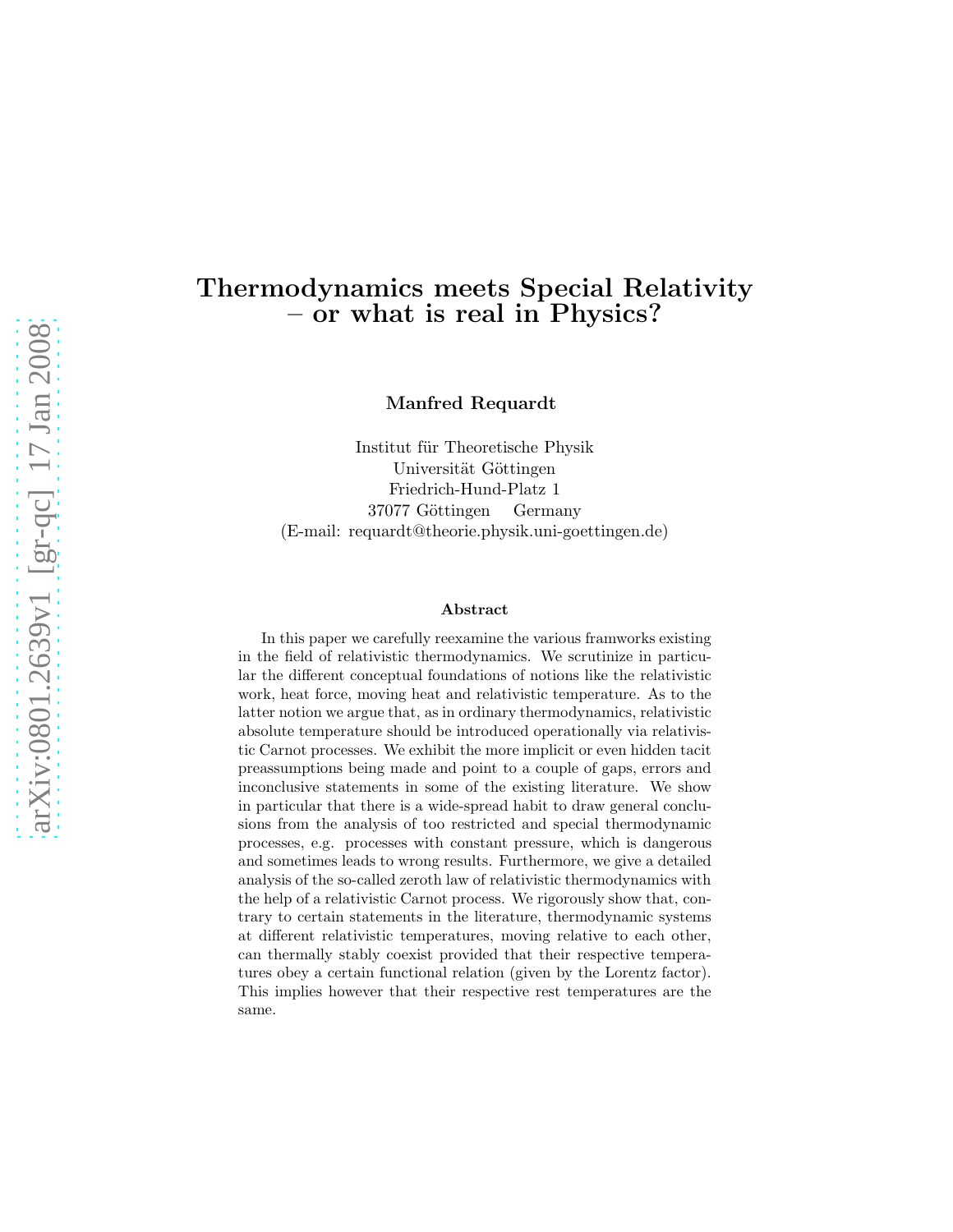## 1 Introduction

While relativistic thermodynamics is in principle a quite old field of research, starting almost immediately after the fundamental Einstein papers of 1905 with seminal contributions by Planck, Einstein and Planks student v.Mosengeil (see for example [\[1\]](#page-25-0),[\[2\]](#page-25-1),[\[3\]](#page-25-2)), there is nevertheless a still ongoing debate both about the overall working philosophy, certain of its basic principles and various technical details. See for example the recent [\[4\]](#page-25-3), which, however, deals primarily with various problems of relativistic statistical mechanics (a catchword being: Juettner distribution). In the following we will refrain from commenting on the many additional problems being inherent in the latter field, as relativistic thermodynamics is already a quite ambitious field of its own. Furthermore, while there exist of course a lot of connections between thermodynnamics and statistical mechanics, the relativistic regime poses quite a few problems of its own due to the relatively rigid constraints on the class of admissible microscopic interactions if one stays within the framework of (point) particles. Conceptually it may therefore be reasonable to regard relativistic quantum field theory as the appropriate framework to develop a relativistic version of statistical mechanics with its natural possibilities of particle creation and annihilation and the interaction of fields replacing the forces between (point) particles.

The reasons for this still ongoing debate in relativistic thermodynamics are manifold. The history of the different points of view and approaches is in our opinion meanwhile so contorted and facetted because two fields had to be merged which have their own specific technical and epistomological problems. It hence appears to be reasonable to us, to try to isolate the crucial points where opinions differ and concentrate on the deeper reasons, why discussions have lasted for such a long time without coming to a final conclusion. This holds in particular so as we will show that in our view various of the common arguments do contain gaps and even errors, which we try to exhibit in the following.

Our own interest was raised anew when we came across the so-called "Einstein-Laue Discussion" as being reviewed in [\[5\]](#page-25-4) and [\[6\]](#page-25-5). It is a curious but little known fact that according to the detailed analysis of the exchange of letters between Einstein and Laue, made by Liu, Einstein changed his opinion about the correct transformation properties of various thermodynamic quantities completely in the early fifties without apparently being aware of this fact. While in [\[2\]](#page-25-1) he got results which go conform with the results of e.g. Planck, he arrived already in 1952 at transformation laws which a couple of years later were published by Ott and Arzeliès  $([7],[8])$  $([7],[8])$  $([7],[8])$  $([7],[8])$  $([7],[8])$ .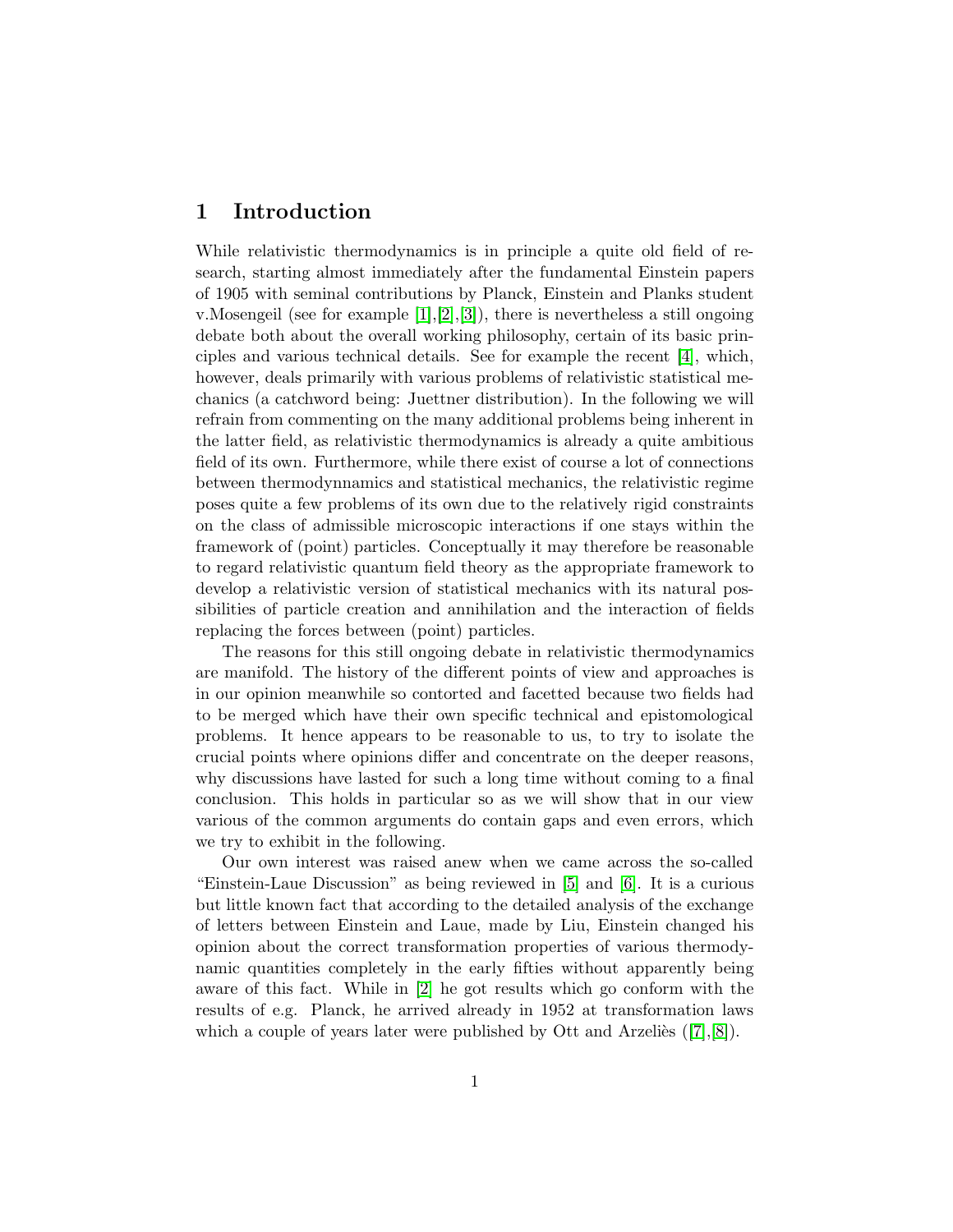While this may be a remarkable psychological or historical phenomenon, what is conceptually more important in our view, is the deeper reason why such eminent thinkers came to contradictory conclusions, as it can certainly be ruled out that for example Planck, Einstein, Laue, Pauli, Tolman, to mention a few, simply commited errors in their calculations. It therefore seems to be worthwhile, to analyse the steps in the reasonings of the various authors who contributed to this field and to exhibit and isolate the sometimes only tacitly made or even entirely hidden preassumptions on which the various analyses were based. It then becomes perhaps clearer, in what sense our subtitle: "or what is real in physics", may be justified.

In our view one of the problems in the more recent discussions is in fact that the respective physical situation is frequently only incompletely described, or, on the other hand, a very special case is analysed instead of a really general move on the thermodynamic state manifold, thus leaving out important aspects or emphasizing only points which support the own point of view. We will come to this phenomenon in more detail in the following sections but mention just a typical example, i.e. the controversial discussion between Arzeliès, Gamba and Kibble  $([8],[9],[10]$  $([8],[9],[10]$  $([8],[9],[10]$  $([8],[9],[10]$  $([8],[9],[10]$  $([8],[9],[10]$  and the respective comments and remarks in the same volume of the journal). When reading for example these papers, it becomes obvious that the authors simply talk about quite different systems and incompatible situations, while apparently being only incompletely aware of this fact. Anyhow, in our opinion the position of Kibble is the more reasonable one in the mentioned discussion.

To give an example, we think it is not helpful to actually include parts of the exterior of the confined system or the walls into the thermodynamic discussion. One should rather adopt the philosophy that thermodynamic systems are dealt with in the way they are defined in ordinary thermodynamics. Otherwise the discussion becomes very cumbersome in our view. In this context we would like to remark that our criticism applies also to certain points in the paper of Ott. We will comment on these aspects in section [6.](#page-21-0)

To begin with, we make a brief classification of the different working philosophies and opinions (see also [\[11\]](#page-25-10)). First, there is the classical period, represented e.g. by Planck, Einstein, v.Laue, Pauli, Tolman  $([1],[2],[12],[13],[14])$  $([1],[2],[12],[13],[14])$  $([1],[2],[12],[13],[14])$  $([1],[2],[12],[13],[14])$  $([1],[2],[12],[13],[14])$  $([1],[2],[12],[13],[14])$  $([1],[2],[12],[13],[14])$  $([1],[2],[12],[13],[14])$  $([1],[2],[12],[13],[14])$  $([1],[2],[12],[13],[14])$  $([1],[2],[12],[13],[14])$ , and being roughly described by the transformation laws of heat and temperature

$$
\delta Q = \delta Q_0 / \gamma \quad , \quad T = T_0 / \gamma \tag{1}
$$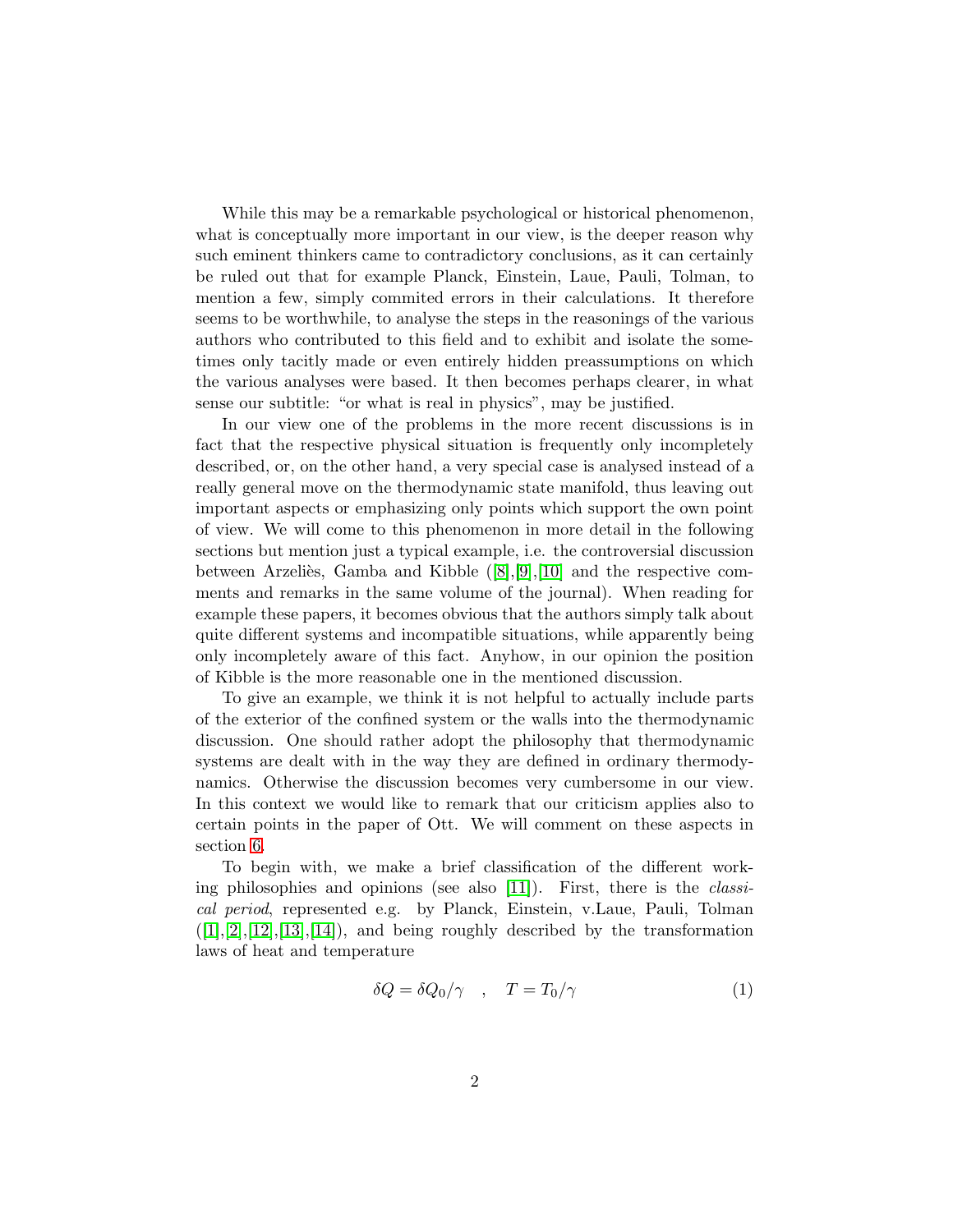with  $\gamma$  the Lorentz factor

$$
\gamma = \left(1 - u^2/c^2\right)^{-1/2} \tag{2}
$$

and the subscript, 0, denoting in the following the variables in the comoving inertial or rest frame (CIF) of the thermodynamic system. Its velocity relative to the laboratory frame is  $u$  and the variables in the laboratory frame are  $\delta Q$  and T.

For convenience we usually assume that the thermodynamic system is at rest in the IF,  $X'$ , which is in *standard position* with respect to the laboratory frame,  $X$ . That is, it moves with velocity  $u$  in the positive x-direction, its coordinate axes being parallel to the ones of  $X$  and with coordinate origins coinciding at  $t = t' = 0$  ([\[15\]](#page-25-14)).

In the sixties (and earlier in the mentioned letters of Einstein) another transformation law emerged ([\[7\]](#page-25-6),[\[8\]](#page-25-7)):

$$
\delta Q = \delta Q_0 \cdot \gamma \quad , \quad T = T_0 \cdot \gamma \tag{3}
$$

One should however remark that, while superficially being the same, the point of view of e.g. Arzelies is quite different from the one, hold by Ott (cf. the discussion between Arzeliès, Gamba and Kibble, mentioned above). Furthermore, while we arrive at the same transformation laws in the present paper as Ott, the situation discussed by him in [\[7\]](#page-25-6), section 2, is also only a particular case and does not! really deal with a general variation of thermodynamic variables. Therefore some of the really critical problems were not addressed by him (cf. the section about the Ott-paper).

Remark: Note that Moeller in his beautiful book ([\[29\]](#page-26-0)) changed his convention from the classical point of view in the earlier editions to the convention of Ott and Arzelies in the last edition which we are citing in the references.

Somewhat later and up to quite recent times a third approach was promoted by e.g. Landsberg and coworkers  $([16],[17],[18],[19],[20]$  $([16],[17],[18],[19],[20]$  $([16],[17],[18],[19],[20]$  $([16],[17],[18],[19],[20]$  $([16],[17],[18],[19],[20]$  $([16],[17],[18],[19],[20]$  $([16],[17],[18],[19],[20]$  $([16],[17],[18],[19],[20]$  $([16],[17],[18],[19],[20]$  $([16],[17],[18],[19],[20]$ ; see also [\[21\]](#page-26-4)), another reference, discussing various points of view is [\[22\]](#page-26-5). Landsberg et al argue that temperature and heat are Lorentz-invariants, i.e. behave as scalars, that is

$$
\delta Q = \delta Q_0 \quad , \quad T = T_0 \tag{4}
$$

This point of view is presently shared by a number of other workers in the field. It is sometimes argued that all this is rather a matter of convenience as the transformation laws are not really fixed by the condition of relativistic covariance. This is certainly correct. On the other hand, some of the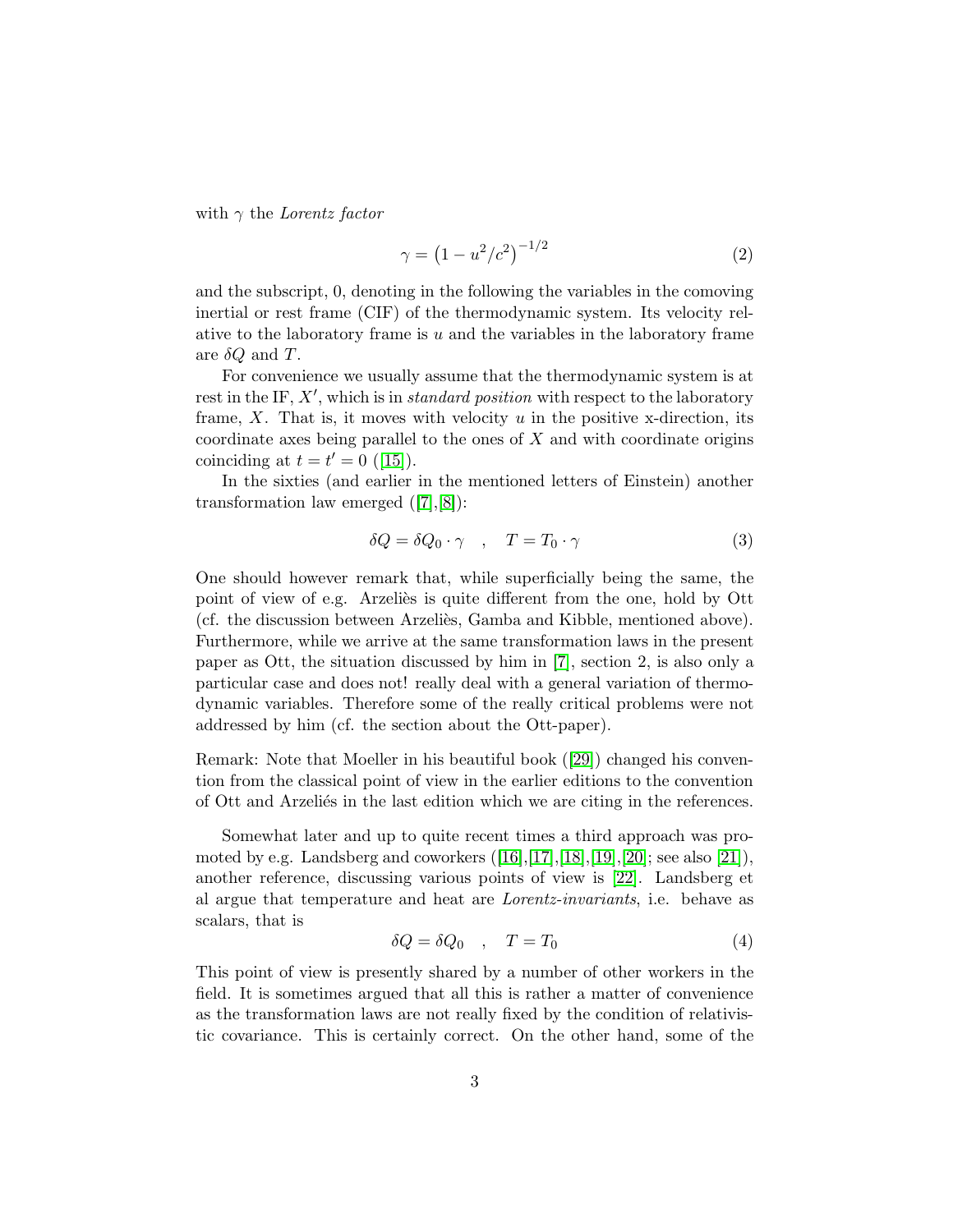arguments advanced in favor of this latter opinion are in our view not really convincing. As a prominent reference for such an opinion ("pseudoproblem") see for example [\[23\]](#page-26-6), p.334.

It is e.g. argued that both the classical point of view  $(T = T_0 \cdot \gamma^{-1})$  and the more modern one  $(T = T_0 \cdot \gamma)$  are compatible in so far as in the former heat is exchanged at constant velocity, in the latter at constant momentum. We will show in the following that this parallelism of points of view cannot be maintained. We rigorously show that the heat force as it was invoked in the classical approach does simply not exist (section [4.1\)](#page-11-0), more specifically, of the three components making up the total classical heat force, only one can be granted a real existence. Furthermore, exchange of heat between system and comoving reservoir (i.e., both having the same velocity) is a transparent process. What however is the meaning of exchange of heat at equal or constant momentum between a (possibly) small system and a huge reservoir? We show below that we get the transformation laws

$$
\delta Q = \delta Q_0 \cdot \gamma \quad , \quad T = T_0 \cdot \gamma \tag{5}
$$

via heat exchange at constant velocity.

What, for example, frequently happens is that two, in principle different, situations are mixed up. If one inserts an empirical thermometer into a moving substance and reads off the temperature from the laboratory frame, there exists little doubt that one in fact observes the rest temperature  $T_0$ . This is not! the temperature of a moving system. In this respect temperature behaves differently from length or time. Another thought experiment ([\[18\]](#page-26-1) and elsewhere) discusses the heat exchange between bodies moving relative to each other and tries to construct a paradox unless the temperature is a scalar. This argument is also flawed as we will show in section [5](#page-19-0) (the relativistic zeroth law).

At the end of this introduction we want to briefly comment on two other papers. In [\[24\]](#page-26-7) it is for example argued that one should take the thermodynamical variables as scalars like in general relativity? In the first place, the building blocks of general relativity are general tensors. Scalars do not play any particular role. In our approach some of the variables are 4-vectors which have a very nice transformation behavior. Furthermore, it is claimed that some grotesque situations do arise because of the nonequivalence of simultaneity. As to this point, it is frequently overlooked that by assumption all moves on the state manifold are performed in a quasi-static way so that the problem of non-simultaneity is not really virulent.

In [\[25\]](#page-26-8) the author introduces a new principle, claiming that thermal equilibrium between bodies in relative motion is impossible. We show however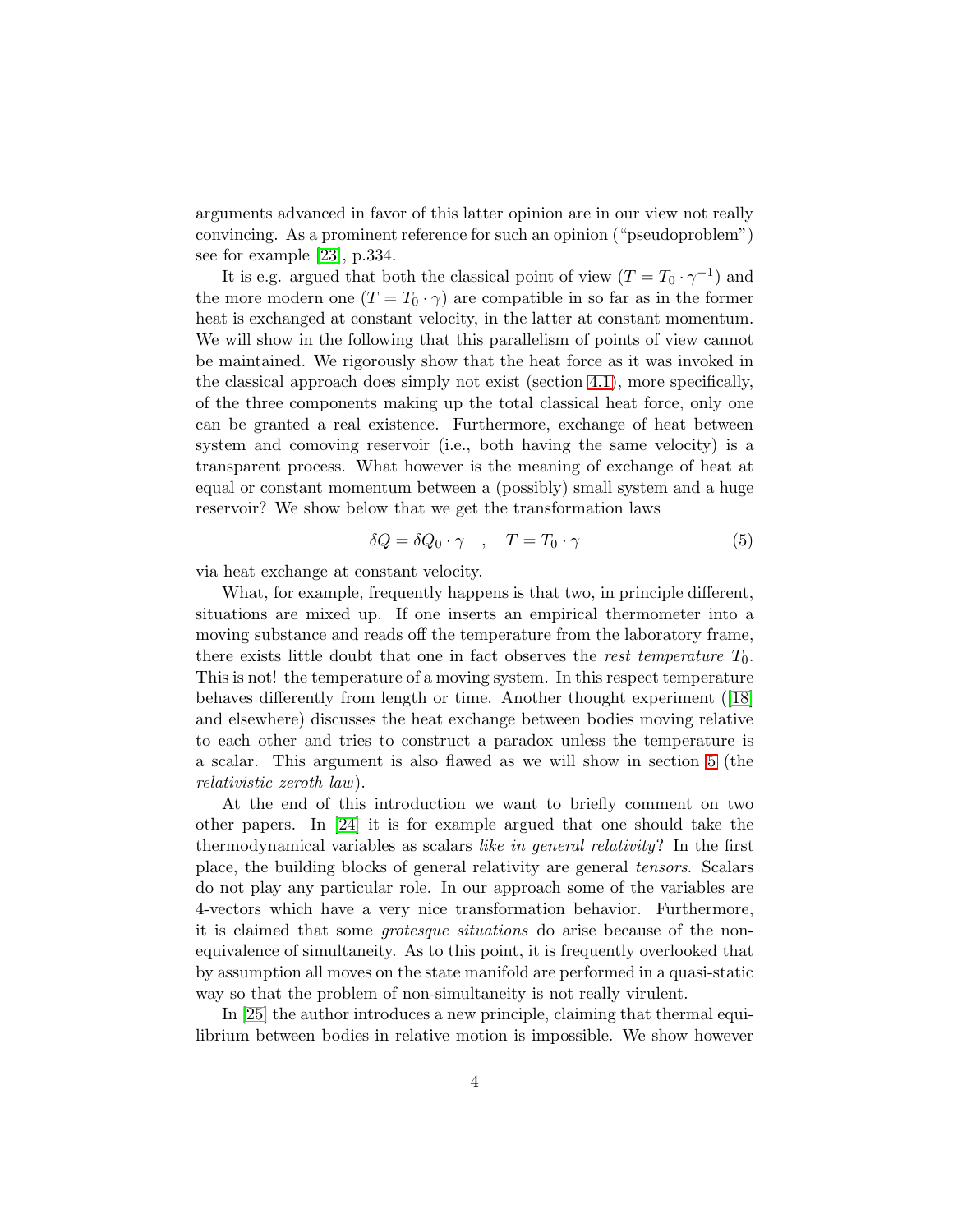in the section about the zeroth law of thermodynamics (section [5\)](#page-19-0) that, to the contrary, this is possible and free of logical contradictions if described in the way we did it and as it was anticipated by v.Laue.

# 2 Notations and Standard Formulas in Relativistic Mechanics

The Minkowski metric is denoted by  $\eta_{\nu\mu}$  with the convention  $(+ - -)$ . Greek indices run from 0 to 3, latin indices from 1 to 3. Four-vectors carry a greek index (abstract index notation), three-vectors are in bold face. The energy of a particle or system is denoted by  $E$ , its three-momentum by  $$ (as the letter  $p$  is already used for the pressure). We write

$$
ds^2 = c^2 \cdot d\tau^2 = \eta_{\nu\mu} dx^{\nu} dx^{\mu} \tag{6}
$$

with  $x^0 = c \cdot t$  and  $d\tau$  the proper time interval measured by a comoving ideal standard clock (i.e., a clock being unaffected by acceleration; see the discussion in e.g. [\[15\]](#page-25-14)).

We have

$$
E = m \cdot c^2 \quad , \quad \mathbf{G} = m \cdot \mathbf{u} \quad , \quad m = \gamma \cdot m_0 = m_0 \cdot (1 - u^2/c^2)^{-1/2} \tag{7}
$$

for a particle or system moving with the momentary velocity u relative to a certain IF.  $m_0$  is the proper mass and  $\gamma$  the Lorentz factor. In 4-vector notation this reads

$$
G^{\nu} = (E/c, \mathbf{G}) = m_0 \cdot U^{\nu}
$$
 (8)

with

$$
U^{\nu} = dx^{\nu}/d\tau = (c \cdot \gamma, \mathbf{u} \cdot \gamma)
$$
\n(9)

the 4-velocity with  $\eta_{\nu\mu}U^{\nu}U^{\mu} = c^2$ .

The 3-force is conventionally defined via

$$
\mathbf{F} = d/dt \left( m \cdot u \right) = d/dt \, \mathbf{G} \tag{10}
$$

Its transformation properties (and the covariance properties of other derived notions) become more transparent by finding the correct 4-dimensional generalisation. The 4-force (or Minkowski force, [\[26\]](#page-26-9)) is defined by

$$
F^{\nu} = (\gamma \cdot \mathbf{F} \cdot \mathbf{u}/c, \gamma \cdot \mathbf{F}) \tag{11}
$$

with  $F^{\nu} = dG^{\nu}/d\tau$ . Note that it holds (for a rest-mass preserving force!)

$$
\mathbf{F} \cdot \mathbf{u} = \mathbf{F} \cdot d\mathbf{x}/dt = dW/dt = dE/dt \tag{12}
$$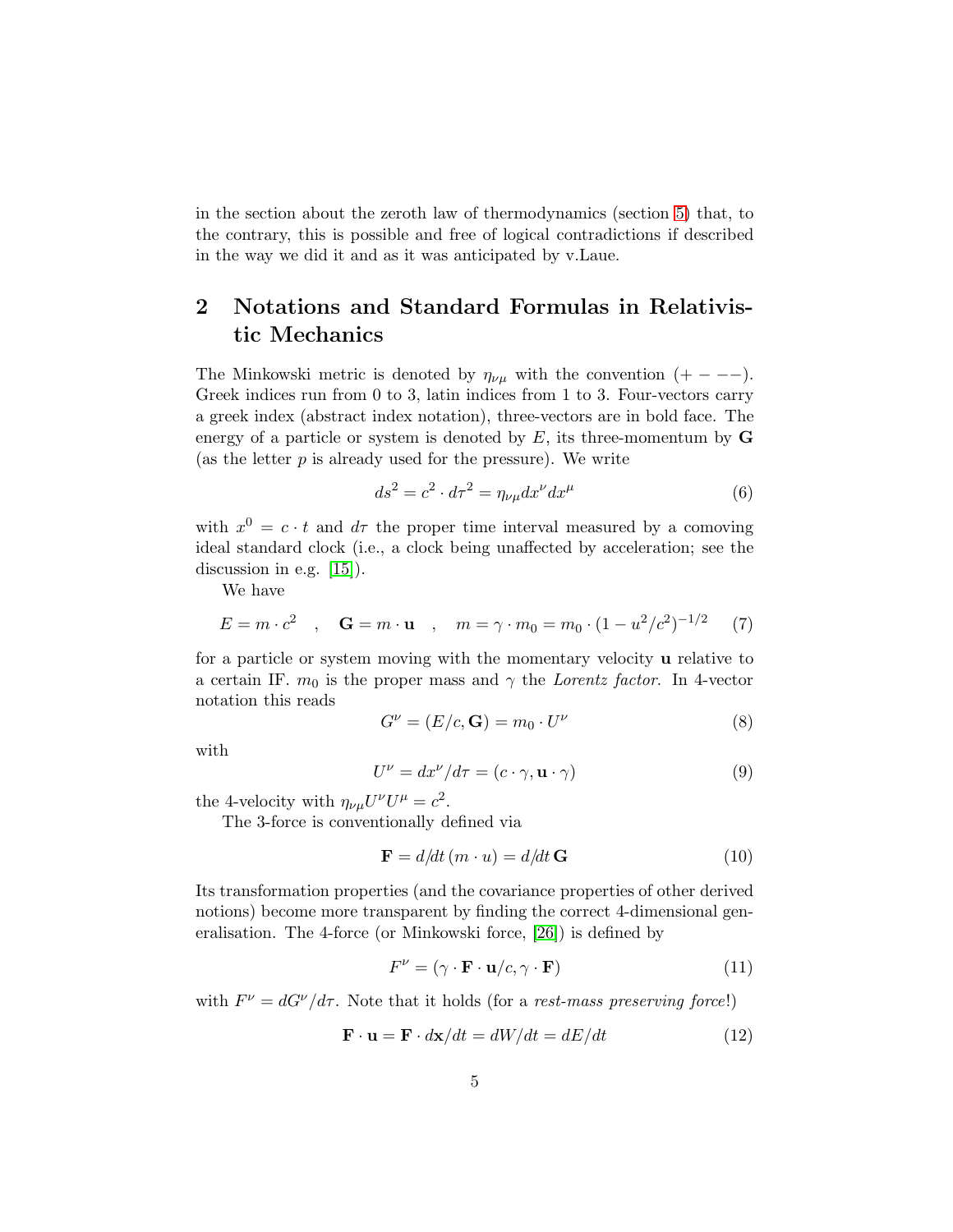so that in that case the 4-force can alternatively be written

$$
F^{\nu} = (\gamma \cdot c^{-1} \cdot dE/dt, \gamma \cdot \mathbf{F}) \tag{13}
$$

This subtle point is treated in more detail in subsection [4.1](#page-11-0) where we discuss the relativistic concept of work in more detail. Note that in collisions the rest-mass may change in the moment of contact. Rindler in [\[27\]](#page-26-10), p.92 speaks in this context of heat-like forces.

As in relativistic mechanics 4-momentum is conserved for a closed system of particles

$$
\sum_{i} m_i \cdot \mathbf{u}_i = const \tag{14}
$$

implies that the above definition of force guarantees that the law: actio  $=$ reactio holds. This plays a certain motivational role for conceptual generalisations being made in relativistic thermodynamics and is particularly stressed by Tolman ([\[14\]](#page-25-13)).

Defining acceleration or 4-acceleration by

$$
\mathbf{a} = d\mathbf{u}/dt \quad , \quad a^{\nu} = dU^{\nu}/d\tau = \gamma \cdot dU^{\nu}/dt \tag{15}
$$

one sees, that in general the force vector is not! parallel to the acceleration vector. We rather have

$$
\mathbf{F} = m \cdot d\mathbf{u}/dt + dm/dt \cdot \mathbf{u}
$$
 (16)

The (problematic) generalisation to relativistic thermodynamics will also play a certain role in the following.

# 3 Some Formulas from Relativistic Continuum Mechanics

The derivation of the thermodynamic behavior of relativistic equilibrium systems is to a large extent based on concepts from continuum mechanics. A very well-written source are the chapters 6 and 7 in [\[29\]](#page-26-0), which we recommend as a reference. As already at this stage some diverging opinions emerge, being related to various at first glance counterintuitive aspects of the theory (cf. e.g. the above mentioned dispute between Kibble, Arzeliès and Gamba ), some brief remarks seem to be in order.

Treating everything within the well developed framework of field theory has a great advantage. There exists a rich source of notions and calculational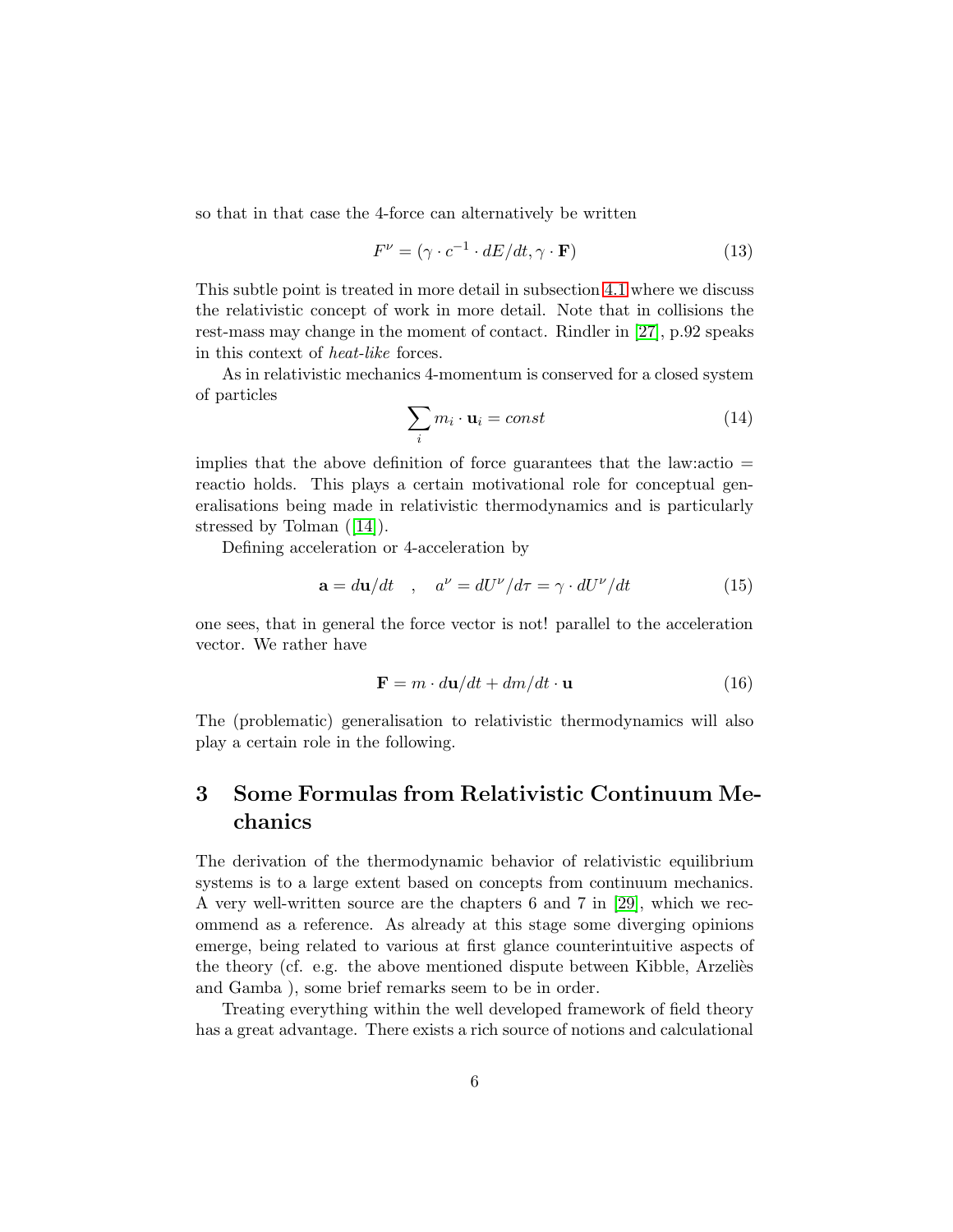tools which are founded on well understood principles. The most important concept is the *energy-momentum-stress tensor*,  $T_{\nu\mu}$ , which is the starting point of most of the derivations. For closed systems (cf. [\[29\]](#page-26-0) chapt. 6) it has the important property that it leads to conservation of energy-momentum and that its symmetry leads to the canonical identification of momentum density and energy-flow.

Furthermore, for stressed continuum systems it allows for the transparent derivation of somewhat counterintuitive formulas. For the momentum density we have

$$
\partial_t g_i + \partial_{x_k} (g_i \cdot u_k + t_{ik}) = 0 \tag{17}
$$

with

$$
T_{ik} = (g_i \cdot u_k + t_{ik}) \tag{18}
$$

Here  $g$  is the momentum density,  $u$  the local velocity (relative to some IF) and  $t_{ik}$  the *(relative)* stress tensor. Note that the occurrence of this latter term is at first glance perhaps a little bit unexpected, that is, stress density contributing to momentum flux. Correspondingly we have for the energy flux:

$$
\partial_t \varepsilon + \partial_{x_k} (\varepsilon \cdot u_k + u_i \cdot t_{ik}) = 0 \tag{19}
$$

with

$$
S_k := (\varepsilon \cdot u_k + u_i \cdot t_{ik}) \tag{20}
$$

the energy flux.

Remark: Note that the energy density includes the elastic contributions in addition to the translatory energy of ordinary moving matter.

One should make a remark as to the two versions of stress tensor. The above version is called the relative stress tensor. It has a transformation behavior which is different! from the covariance behavior of the so-called *absolute* stress tensor,

$$
p_{ik} = g_i \cdot u_k + t_{ik} \tag{21}
$$

The letter version occurs in the full energy momentum tensor of field theory and really has the correct transformation behavior of a 2-tensor under the Lorentz group (cf. the remarks in [\[29\]](#page-26-0), p.184ff or [\[14\]](#page-25-13), p.69ff). In  $t_{ik}$  forces or stresses are calculated relative to a surface element being momentarily at rest with respect to the medium!, while in the latter case a coordinate system is used which is e.g. at rest in space (Lagrange versus Euler point of view in continuum mechanics).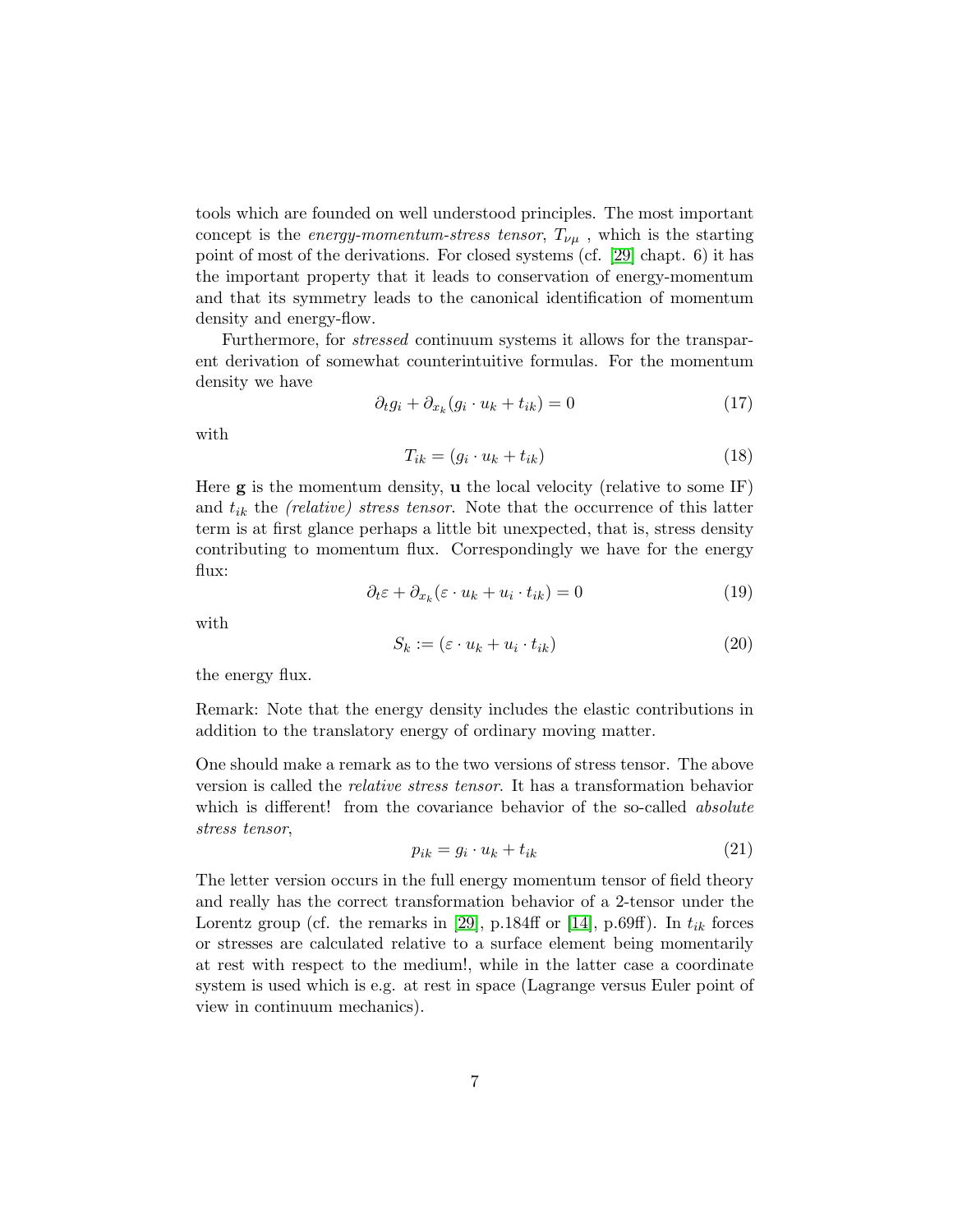According to the general principles of relativistic (system) mechanics, we have the canonical identification

$$
g_k = S_k/c^2 \tag{22}
$$

Remark: Given the transparent and straigthforward derivation of these formulas (as far as we know, being due to v. Laue), it is a little bit surprising that e.g. the stress contributions in the energy flux are called *pseudo con*tributions by Arzeliès.

This point becomes particularly important if a thermodynamic equilibrium system, being enclosed in a container, is treated with the stresses being reduced to a scalar pressure,  $p$ . In that case the expression for the momentum density becomes

$$
g_k = \rho \cdot u_k + p \cdot u_k/c^2 \tag{23}
$$

with  $\rho$  the relativistic matter density,  $\varepsilon = \rho \cdot c^2$ .

In the particular case of thermodynamic equilibrium systems, the pressure is constant over the volume of the system. Furthermore, we assume that it moves uniformly with velocity u. We then can easily integrate the above equations and get:

$$
\mathbf{G} = (E + p \cdot V)/c^2 \cdot \mathbf{u} \tag{24}
$$

What is not yet known is the functional form of the energy,  $E$ .

In [\[14\]](#page-25-13)  $\varepsilon$  or E is calculated in the following way. With the definition of 3-force,  $\mathbf{F} := d\mathbf{G}/dt$ , we have

$$
dE'/dt = \mathbf{F}' \cdot \mathbf{u}' - \cdot dV'/dt \tag{25}
$$

for intermediate values of the respective variables. We start from a system which is initially at rest, having pressure  $p^0$  and proper volume  $V^0$  and which is then quasi-stationary brought to the final velocity **u**. Using the above expression for **G**, the fact that p is a Lorentz invariant, i.e.  $p = p_0$ , and the change of volume by Lorentz contraction,  $V = V_0 \cdot \gamma$ , one can integrate the above expression and get

$$
E + p \cdot V = (E_0 + p_0 \cdot V_0) \cdot \gamma \tag{26}
$$

or

<span id="page-8-0"></span>
$$
E = (E_0 + p_0 V_0 \cdot u^2/c^2) \cdot \gamma \tag{27}
$$

as the desired transformation equation for energy.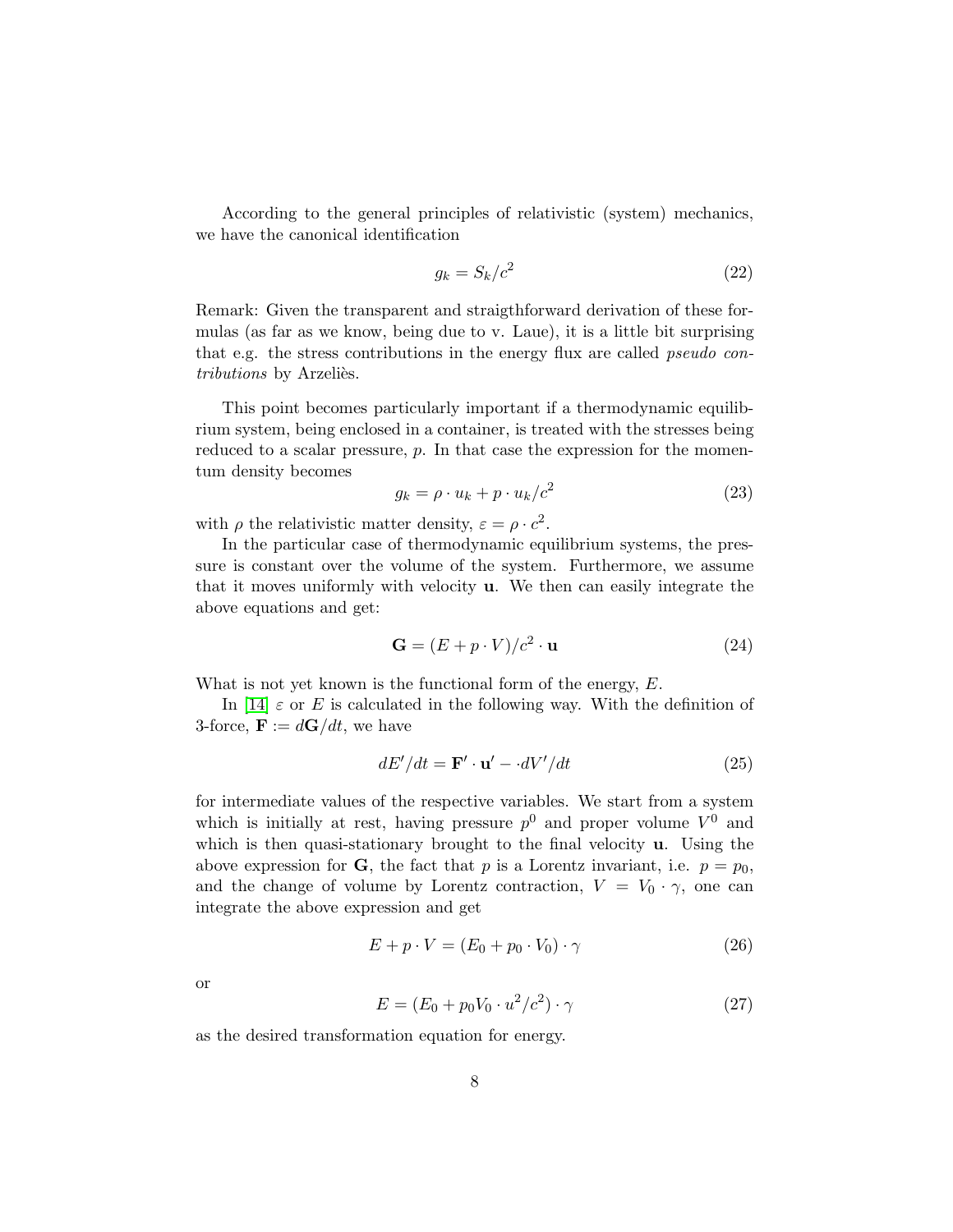Another, in our view more direct, method goes as follows. Starting again from the rest system, the work done by pressure forces due to Lorentz contraction is  $(p = p_0)$ :

<span id="page-9-0"></span>
$$
\Delta E_1 = -p \cdot (V - V_0) = p_0 \cdot V_0 \cdot (1 - \gamma^{-1}) = (p_0 V_0 \cdot u^2 / c^2) \cdot \gamma \tag{28}
$$

The translatory contribution is

$$
E_2 = E_0 \cdot \gamma \tag{29}
$$

hence

<span id="page-9-1"></span>
$$
E = (E_0 + p_0 V_0 \cdot u^2 / c^2) \cdot \gamma \quad \text{or} \quad E + pV = (E_0 + p_0 V_0) \cdot \gamma \tag{30}
$$

Remark: In the latter derivation we have not used the definition of force. On the other hand, concerning the question: what is real in physics?, we have calculated the work done by the pressure on the volume, changing due to Lorentz contraction. Hence, people who consider this as being only apparent (e.g. Rohrlich,[\[28\]](#page-26-11)), may have problems with the above derivations.

**Observation 3.1** We see that for non-closed systems like an equilibrium system, being confined to a vessel,  $(E/\mathfrak{c}, G)$  does not transform like a 4vector, as might be expected from ordinary relativistic kinematics. On the other hand,  $(H/c, G)$  is a 4-vector, with

<span id="page-9-2"></span>
$$
H := E + pV \tag{31}
$$

the enthalpie.

The reason is that work is done by e.g. the walls of the vessel or the exterior, which is not included in  $E$ . The other possibility is to include all! contributions in the system under discussion, for example the contributions of the walls, and use a total energy-momentum tensor as in the case of a closed system. This would however become a very nasty enterprise in our view and should be avoided.

# 4 The First and Second Law of Relativistic Thermodynamics

In this section we describe on what fundamental laws we want to base relativistic thermodynamics. We begin with the first and second law, because the zeroth law is more complicated to formulate. It is useful to divide the set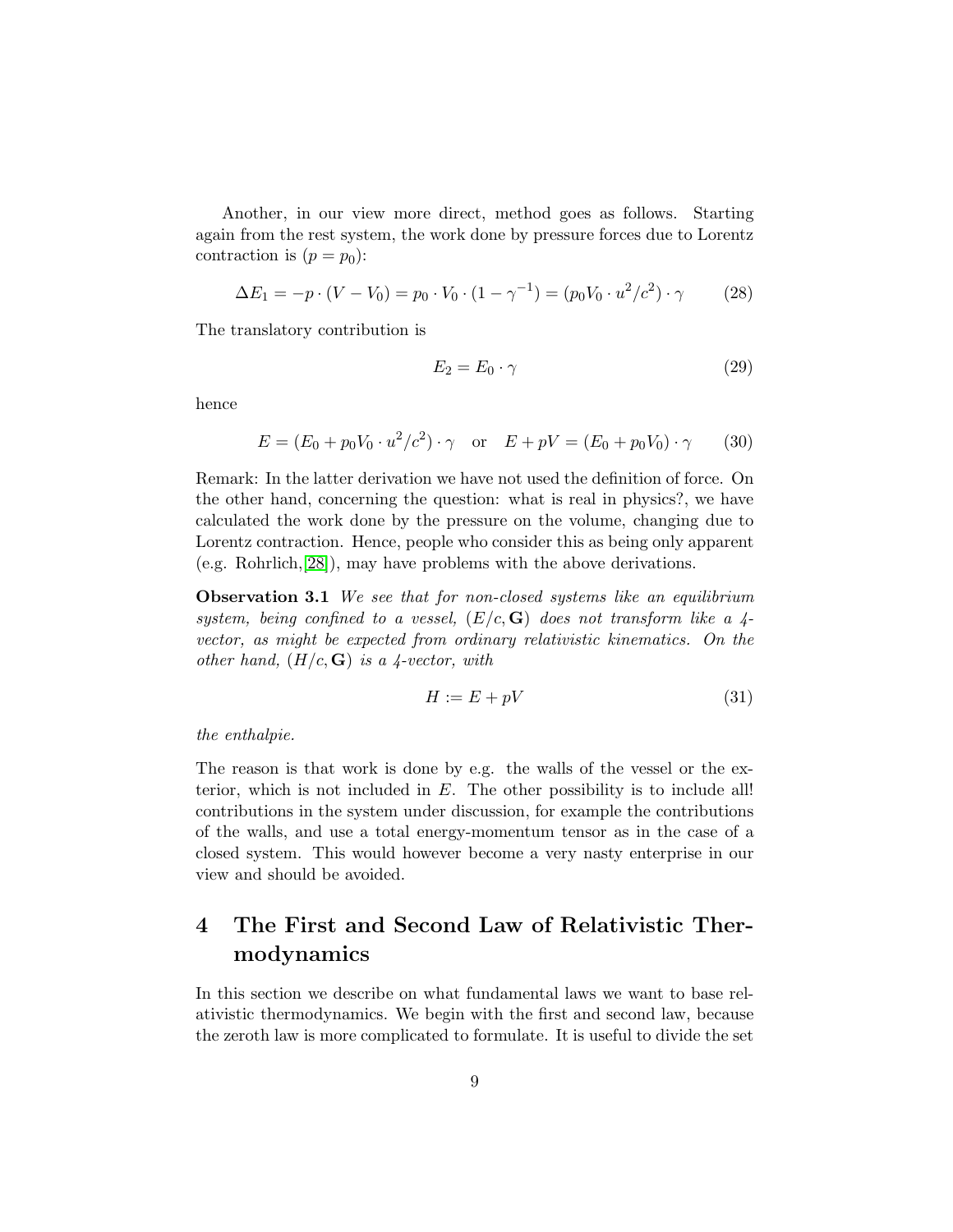of mechanical or thermodynamical variables into invariants and covariants, respectively. We regard entropy and pressure as invariants under Lorentz transformations.

$$
S = S_0 \quad , \quad p = p_0 \tag{32}
$$

This can be directly calculated for the pressure via its definition as force per area. In case of the entropy,  $S$ , one can also provide a calculational argument (as already Planck did). We prefer however to invoke the statistical nature of entropy as a measure of the width of the distribution relevant microstates, being represented by a particular macrostate. This property will not change if systems are quasi stationarily accelerated while maintaining their interior state (see also [\[12\]](#page-25-11) chapts.4.e and 23).

Remark: As to the definition of pressure as an invariant, the following subtle point should be kept in mind. This holds for a concept of pressure being defined with respect to a surface element being momentarily at rest in the medium! The pressure, occurring e.g. in the energy-momentum-stress tensor is of course not! a scalar but it contains an additional kinematical term (cf. e.g. [\[29\]](#page-26-0)). It is defined with respect to a coordinate system being fixed in space or space-time.

We assume the first and second law of thermodynamics to hold also for moving equilibrium systems. For the rest system we have

$$
dE_0 = \delta Q_0 + \delta W_0 = T_0 \cdot dS_0 - p_0 \cdot dV_0 \tag{33}
$$

where for reasons of simplicity we assume all processes to be reversible. We assume that corresponding laws exist for the moving system, whereas some of the variables have yet to be scrutinized in more detail in this latter case. That is,

$$
dE = \delta Q + \delta W \quad , \quad \delta Q = T \cdot dS \tag{34}
$$

in the reversible case.

The meaning of  $E, p, V$  is clear. More problematical is the meaning of  $\delta Q, T, \delta W$ . A very naive first guess can immediately be ruled out. One may be tempted to assume that all contributions in the first law do transform in the same way under Lorentz transformation (as they are of the same nature). Assuming for example that  $dE$  is the zeroth component of a 4-vector (as in ordinary relativistic mechanics; but see the preceding section), and that  $\delta W$ has the same form as in the rest system, i.e.  $\delta W = -p \cdot dV$ , we would get:

$$
dE = dE_0 \cdot \gamma \quad , \quad \delta W = -pdV_0/\gamma = \delta W_0/\gamma \tag{35}
$$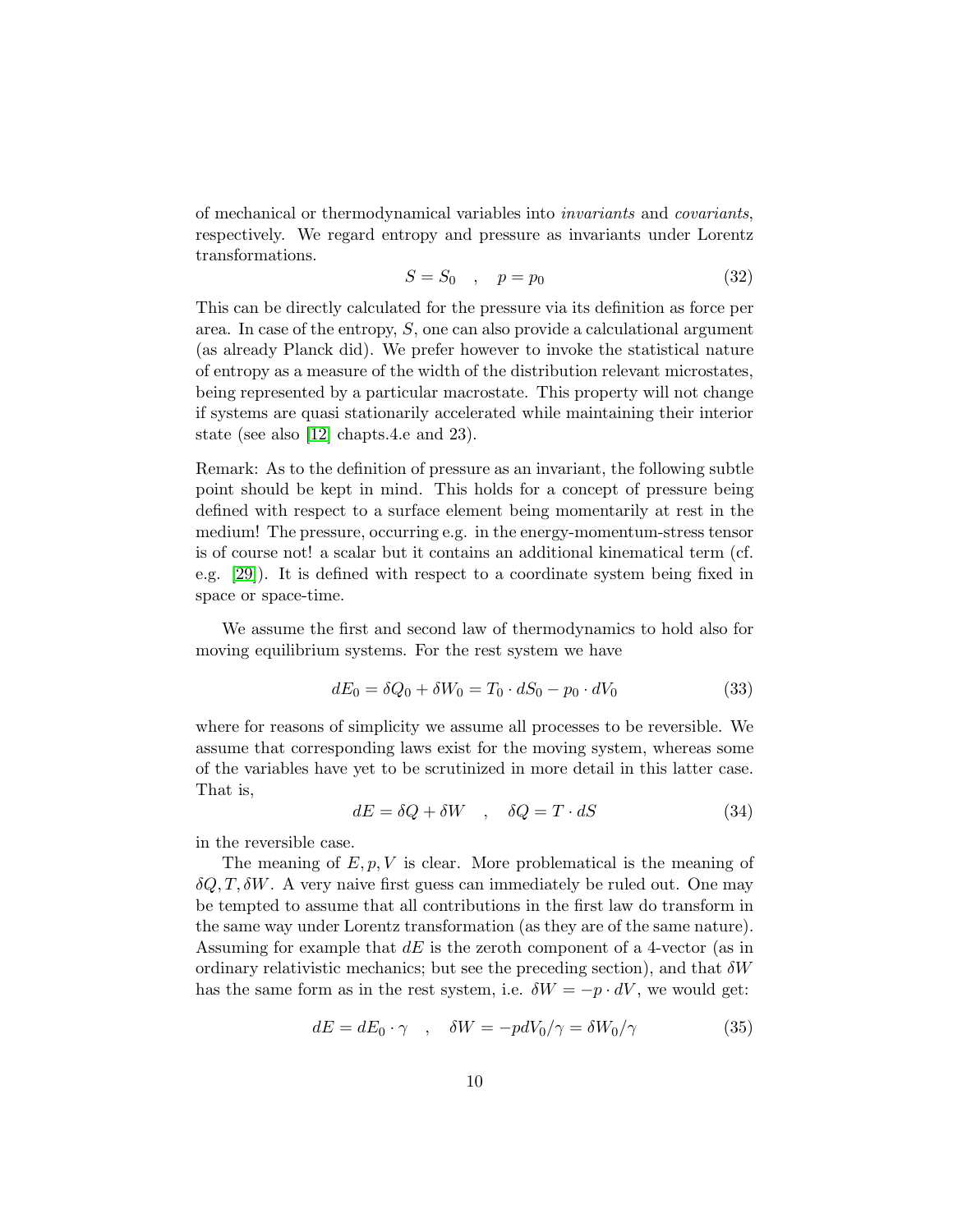We immediately can infer from this observation that the whole matter must be more complicated.

#### <span id="page-11-0"></span>4.1 The Relativistic Concept of Work

In relativistic mechanics the 3-force was canonically defined by  $\mathbf{F} = d\mathbf{G}/dt$ , and this identification was taken over unchanged and, apparently without much hesitation, by all workers of the classical period (e.g. Planck, Einstein, v.Laue, Pauli, Tolman) to the regime of relativistic thermodynamics. This is a little bit funny, because we will see immediately that it leads to strange consequences, which were however fully accepted by the above mentioned scientists. They even found strong arguments why these strange consequences are in fact entirely natural.

With

$$
\mathbf{F} = d\mathbf{G}/dt = d/dt(m_0 \cdot \gamma \cdot \mathbf{u}) = \dot{m}_0 \cdot (\gamma \mathbf{u}) + m_0 \cdot d/dt(\gamma \mathbf{u}) \tag{36}
$$

there may be a non-vanishing contribution even if the velocity remains constant, provided  $\dot{m}_0 \neq 0$ . This extra and counter intuitive term was greeted by e.g. Tolman in chapt. 25 of [\[14\]](#page-25-13) as a contribution which may come from a possible influx of heat at constant velocity.

In adiabatic or purely mechanical processes, where the rest mass or rather rest energy remains constant, we would have the ordinary (Newtonian) interpretation of 3-force

<span id="page-11-1"></span>
$$
\dot{E} = \dot{W} = \mathbf{F} \cdot \mathbf{u} \tag{37}
$$

with  $dW = \mathbf{F} \cdot d\mathbf{r}$  the element of mechanical work. This comes about as follows:

$$
\dot{W} = d/dt(m\mathbf{u}) \cdot \mathbf{u} = m\dot{\mathbf{u}} \cdot \mathbf{u} + \dot{m}\mathbf{u}^2 = m_0 \gamma \dot{\mathbf{u}} \cdot \mathbf{u} + m_0 \gamma^3 \mathbf{u}^2 / c^2 \dot{\mathbf{d}} \dot{\mathbf{d}} \mathbf{u} \cdot \mathbf{u}
$$
  
=  $m_0 \gamma^3 \dot{\mathbf{u}} \cdot \mathbf{u} \cdot (1 - \mathbf{u}^2 / c^2 + m b f u^2 / c^2) = m_0 \gamma^3 \dot{\mathbf{u}} \cdot \mathbf{u} = d/dt (m \cdot c^2) = dE/dt$  (38)

Such a type of force is called by Rindler  $(15)$ , p.124 ff) a rest-mass preserving force. In situations where the rest mass is allowed to vary, we would get an extra contribution,  $\dot{m}_0 \gamma \mathbf{u}^2$ , which cannot be incorporated in  $dE/dt = d/dt(m \cdot c^2)$ . So, in this case, the identification of  $\mathbf{F} \cdot \mathbf{u}$  and  $\dot{E}$  does no longer hold. In the classical papers this distinction is, as far as we can see, not made, i.e. the classical work term is simply assumed to be

$$
\delta W := \mathbf{u} \cdot d\mathbf{G} \tag{39}
$$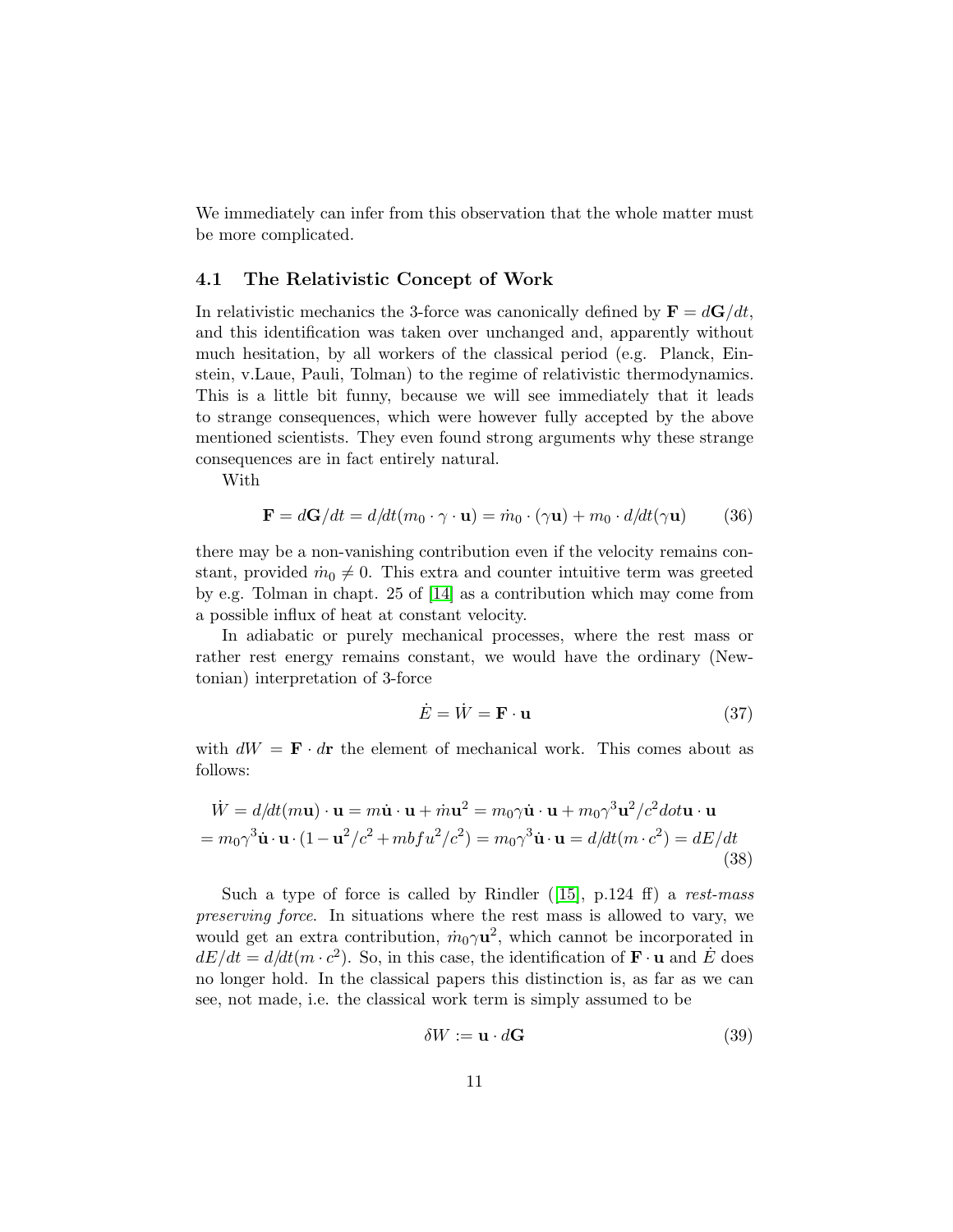as the element of work, done on the system.

In non-relativistic thermodynamics work can be done on the system by pressure forces,  $-pdV$ , and by adiabatic, translatory forces. In the classical framework of relativistic thermodynamics a third form of work is assumed to occur, i.e. a contribution of the above type,  $\delta W := \mathbf{u} \cdot d\mathbf{G}$ , which can be different from zero even if we have only an influx of heat at constant velocity, u. This increases the internal energy and hence, by the relativistic identification of mass and energy, the rest-mass of the system and thus the momentum. The corresponding force according to this philosophy is then

$$
\mathbf{F}_{heat} = \dot{m}_0 \cdot (\gamma \cdot \mathbf{u}) \tag{40}
$$

It is in our view difficult to understand why the classical authors emphatically justified the occurrence of such a work term. It is perhaps noteworthy that Moeller in his first editions of [\[29\]](#page-26-0) also followed this line of reasoning, while in his last edition he changed to the Ott-Arzelies convention. Even more recently Rindler in [\[27\]](#page-26-10), p.92 explicitly states that an object, being heated in its rest frame, experiences a force in every other IF of the type described above. On the other hand, Einstein in his mentioned letters to v.Laue argued against such virtual force terms and also Ott provides some arguments. However, we think that our above observation (formula [\(38\)](#page-11-1)) is perhaps the most convincing from a theoretical point of view.

**Observation 4.1** As only a rest-mass preserving force can be associated with a true work term in the ordinary mechanical sense and a fortiori with a corresponding energy increase, there is no evidence that other forms of energy increase should be associated with a force.

Some other arguments are as follows:

- In case some systems had different velocities, heat transfer between them, which is ultimately the effect of e.g. a large number of random interactions between the respective surface constituents, would also involve the tranfer of some net momentum etc. However, in case the systems have the same velocity, these random exchanges are on average undirected so that no momentum transfer should be involved.
- In our view the phenomenon is not even a relativistic one. If the combination of two subsystems of the same velocity does form a compound system, one can transfer heat or matter from one subsystem to the other one, without any effect on the respective velocities. It is difficult to see any force being involved.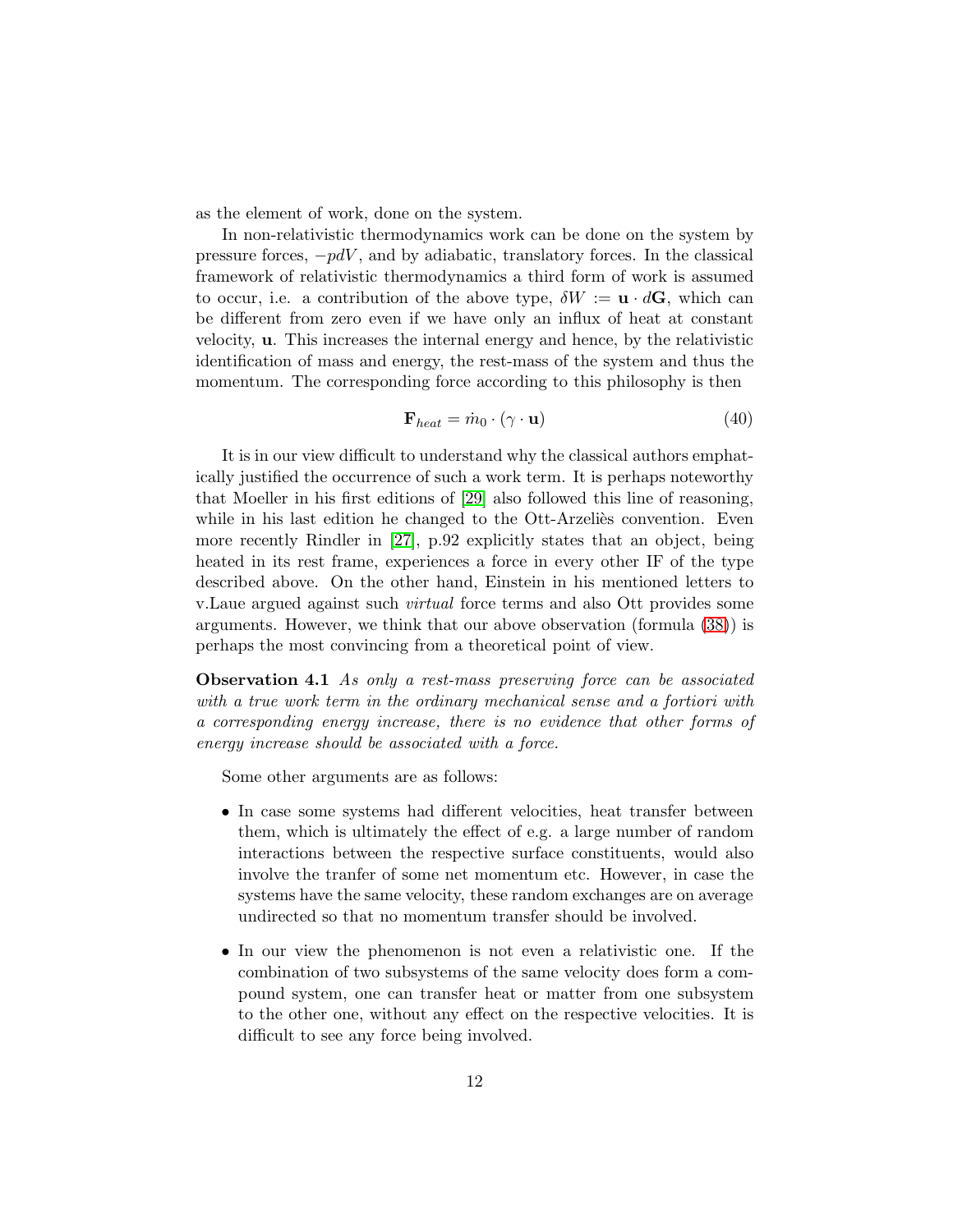However, this does not! mean that the term  $udG$  has always taken to be zero in relativistic thermodynamics. The situation is in fact more complicated (which was, in our view, not even fully realised in the detailed analysis by Ott; see below). We have, according to our previous formulas

$$
udG = u^2/c^2 \cdot d(E + pV) = u^2/c^2 \cdot \gamma \cdot (E_0 + p_0 V_0)
$$
 (41)

We have argued above, as also Ott did, that  $dE_0$  does not! generate a contribution in the work, induced by some heat force. Therefore, the term

$$
u^2/c^2 \cdot \gamma \cdot (dp_0 V_0 + p_0 dV_0) \tag{42}
$$

remains to be discussed.

The contribution  $u^2/c^2 \cdot \gamma \cdot (p_0 dV_0)$  is a work term, coming solely from the Lorentz contraction of the volume element,  $dV_0$ , in the rest system, when observed in the laboratory frame (cf. formula [\(28\)](#page-9-0)). Such a contribution occurs also in the energy transformation law and a similar one plays the role of explicit pressure work,  $-pdV$ . We do not see, that an additional force is involved with this pure contraction effect. So we decide to delete this term. There remains the term

$$
u^{2}/c^{2} \cdot \gamma \cdot (dp_{0}V_{0}) = u^{2}/c^{2} \cdot \gamma^{2} \cdot (dpV)
$$
 (43)

This term occurs also in the total variation of the (internal) energy of a moving system.

A changing pressure means also a changing applied force (in addition to a change in internal energy,  $dE$ ) as equilibrium has to be maintained in quasi-static processes. So it seems reasonable to associate the term really with an applied *moving force*. So we finally conclude

**Statement 4.2** In relativistic thermodynamics the only work terms we are taking into account are i) work of pressure,  $-pdV$ , ii) adiabatic translatory work,  $\mathbf{u} d\mathbf{G}$  but with  $E_0 = m_0 c^2 = const$ , iii) no work is involved in the exchange of heat between comoving systems, but we include a work term coming from  $dp_0V_0$ . I.e. we assume

$$
\delta W = -pdV + u^2/c^2 \cdot \gamma^2 \cdot (dpV) + E_0/c^2 \cdot d(\gamma \mathbf{u}) \tag{44}
$$

### 4.2 The Relativistic Concept of Heat

Heat is a subtle concept even in in non-relativistic phenomenological thermodynamics. The most straightforward way of introducing it is, in our view,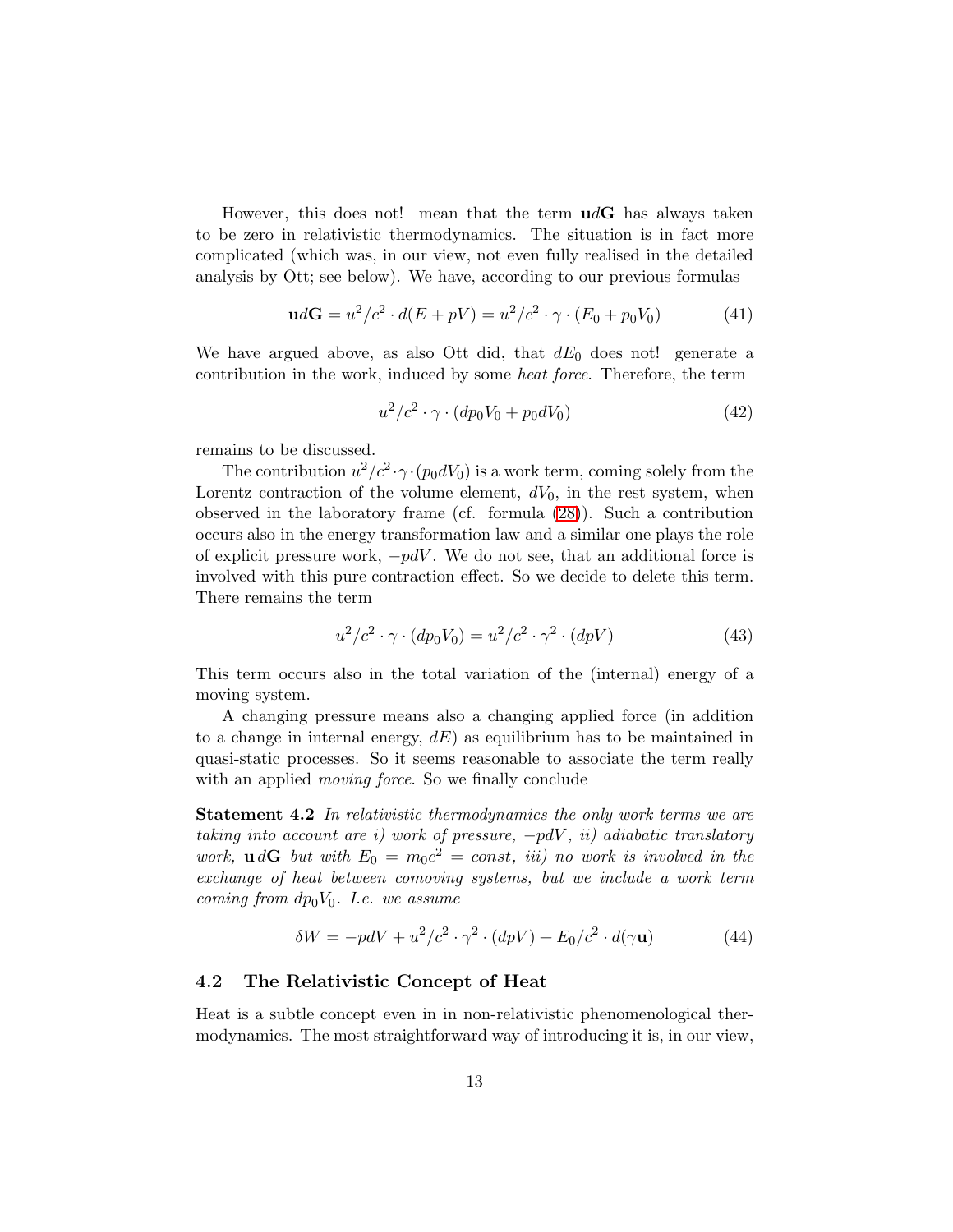to regard it as the stochastic, disordered and non-coherent contribution in the energy conservation law (in contrast to e.g. the highly organized form of work, which is, in effect, some avaraged and integrated form of the individual effects of many microscopic events). So it is reasonable to define it simply by

$$
\delta Q = dE - \delta W \tag{45}
$$

that is, as the difference between the increase of internal energy and applied work.

From our above line of observations and arguments, its functional dependence on the proper or rest variables can now be inferred from the expressions for E and  $\delta W$ . In formula [\(30\)](#page-9-1) we have got

$$
E = (E_0 + p_0 V_0 \cdot u^2 / c^2) \cdot \gamma \tag{46}
$$

Furthermore we have

$$
p \cdot dV = (p_0 \cdot dV_0) \cdot \gamma^{-1} \tag{47}
$$

If the full  $\mathbf{u} \, d\mathbf{G}$ , is included in the work term (as it is done in the classical papers), one can proceed as follows:

$$
dE = (dE_0 + d(p_0 V_0) \cdot u^2/c^2) \cdot \gamma \tag{48}
$$

$$
\delta W = -p_0 dV_0 \cdot \gamma^{-1} + u^2/c^2 \cdot (dE_0 + d(p_0 V_0) \cdot \gamma \tag{49}
$$

that is, we can keep the differential, d, outside of the product  $(p_0V_0)$ , as the respective terms cancel each other. We then arrive at (see e.g. [\[13\]](#page-25-12) or [\[14\]](#page-25-13)):

$$
\delta Q = \delta Q_0 \cdot \gamma^{-1} = \delta Q_0 \cdot (1 - u^2/c^2)^{1/2} \tag{50}
$$

We learned in the preceding subsection that some of these contribution in  $\delta W$  are presumably inexistent. We have

$$
d(p_0 V_0) = dp_0 V_0 + p_0 V_0 \tag{51}
$$

The  $(dp_0V_0)$ -contribution in the variation of the energy is compensated by the corresponding term in  $\delta W$  and we end up with the formula

$$
\delta Q = (dE_0 + p_0 \cdot dV_0 \cdot u^2/c^2) \cdot \gamma + p_0 \cdot dV_0 \cdot \gamma^{-1}
$$
  
=  $\gamma \cdot (dE_0 + p_0 \cdot dV_0(u^2/c^2 + \gamma^{-2})) = \gamma \cdot (dE_0 + p_0 \cdot dV_0)$  (52)

We thus get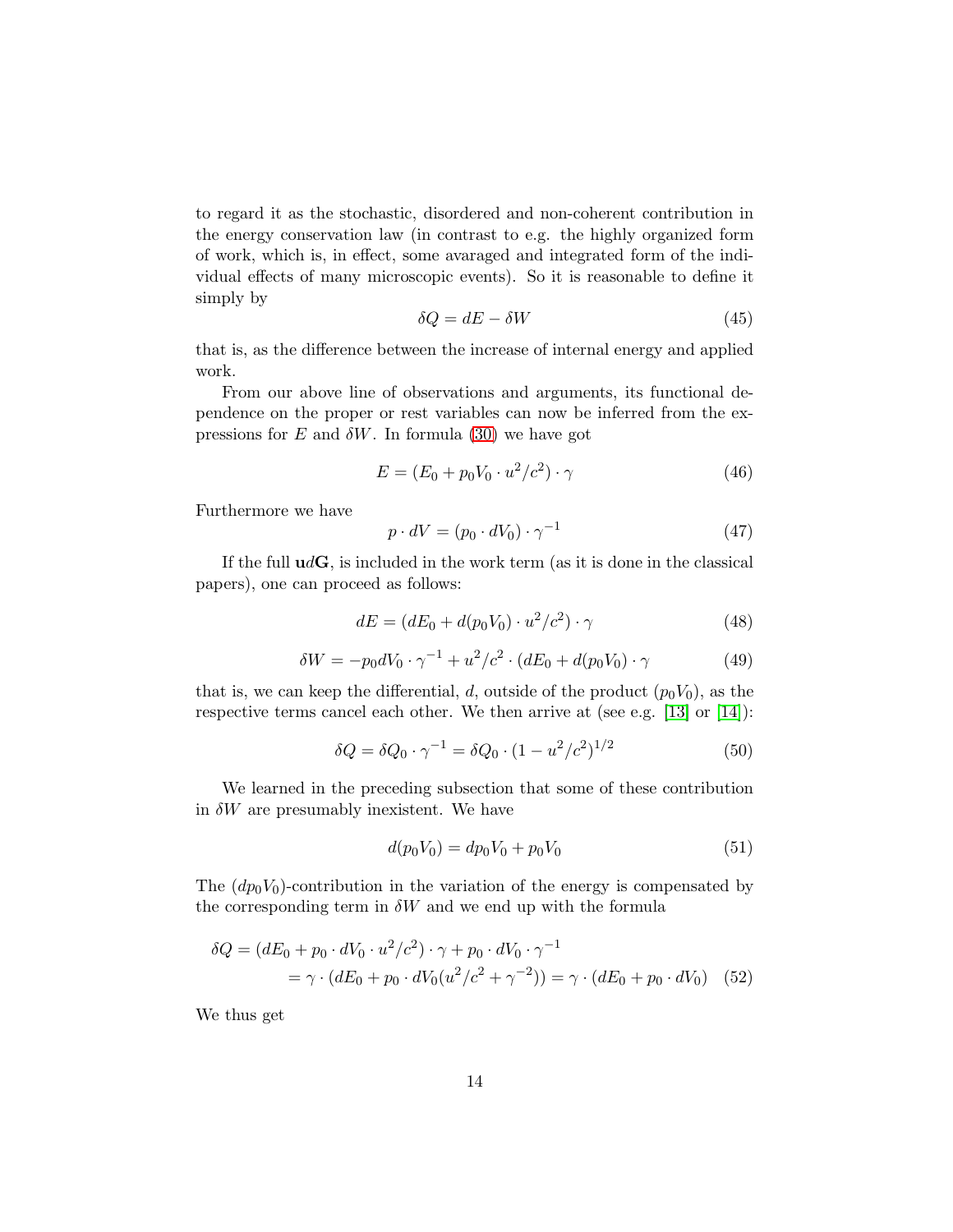Statement 4.3 The infinitesimal element of heat transforms under a Lorentz transformation like

$$
\delta Q = \delta Q_0 \cdot \gamma = \delta Q_0 \cdot (1 - u^2/c^2)^{-1/2} \tag{53}
$$

That is, in contrast to energy and work, it transforms as the zero component of a 4-vector. A related observation was made in [\[29\]](#page-26-0) after a long and involved calculation!

We want to add two remarks. First, we see that a very subtle compensation has to happen between contributions which transform very differently under a Lorentz transformation, in order that a coherent transformation behavior of central quantities like e.g. the heat does occur. I think, this is one of the main difficulties in this business if one is really willing to treat the problems in full generality. Second, we think, the Lorentz covariance of the heat (in contrast to energy and work) is due to a subtle effect. Work is somehow the summation over microscopic transfers of energy. Neither (moving) walls or other external mechanical processes are really involved. So we think, that each of these elementary (statistical) contributions transforms as the zero component of an energy-momentum vector. The same does then hold for the sum of such contributions. This is completely different for macroscopic (internal) energy or work.

### 4.3 The Relativistic Concept of Temperature and the Relativistic Carnot Cycle

The notion of temperature is presumably the most problematical and subtle one in relativistic thermodynamics and there exists a wide range of different opinions. We first mention some frequent errors as to this notion. In the older literature the opinion is sometimes suggested that an observer in the laboratory system really observes a higher or lower temperature in a moving body compared to its rest temperature by somehow reading off a comoving thermometer. This opinion is almost certainly incorrect as what he will observe is simply the rest temperature. As a consequence, many of the newer thought experiments, trying to show that temperature is actually an invariant, are somewhat beside the point (see the section about the so-called zeroth law of thermodynamics).

To give an example, fixing a certain definite point on the temperature scale, e.g. the coexistence point of ice and water in the rest system, nothing spectacular will happen if the system is set into motion in a quasi-stationary process. That is, ice will not start to melt or water to freeze. What an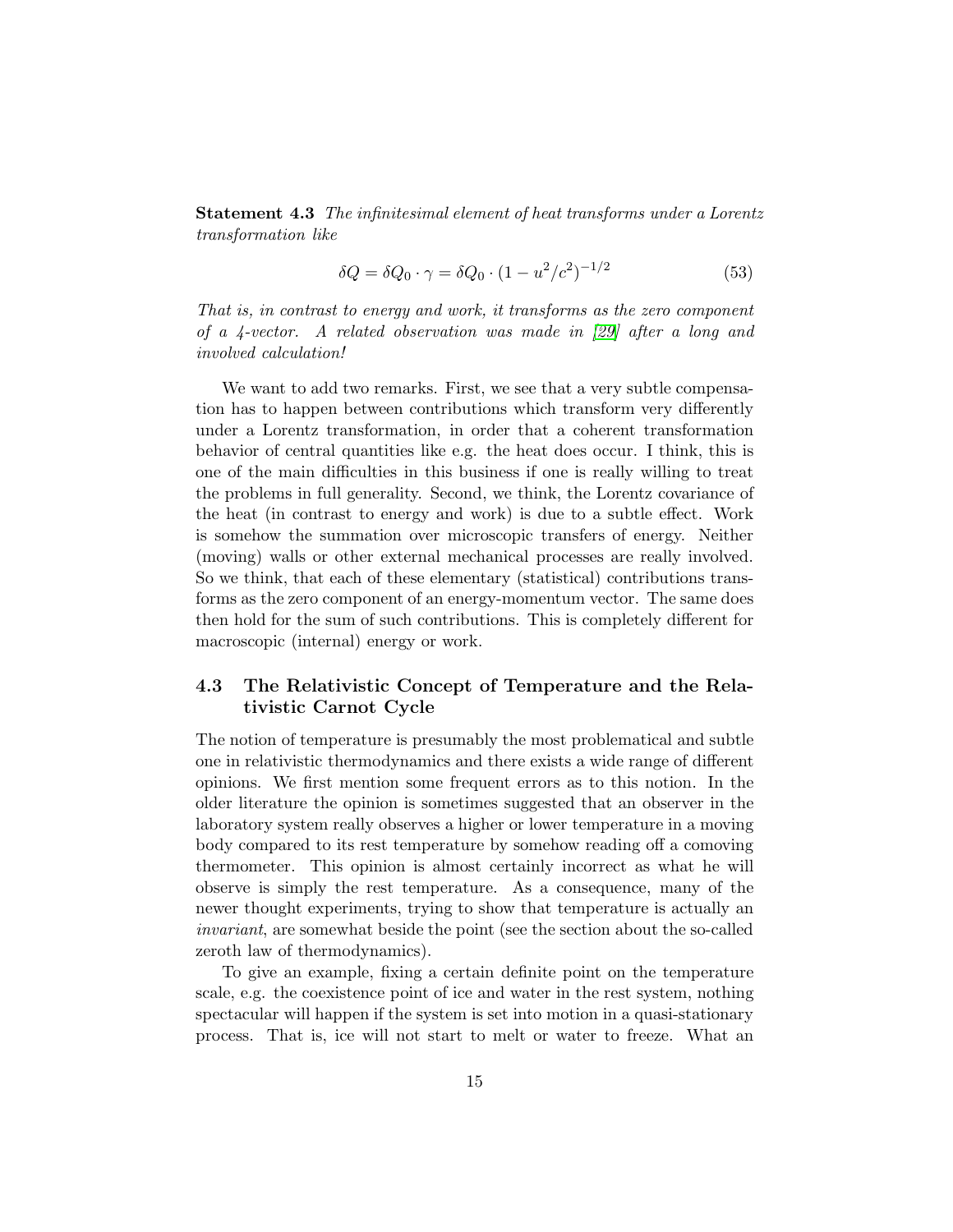observer sees is simply the rest temperature even if the system moves. This is not some kind of moving temperature.

We have in fact to remember that in thermodynamics the *absolute tem*perature is playing the fundamental role in the thermodynamic relations. Absolute temperature, on the other hand, is introduced and defined via the Carnot process or plays the role of an integrating factor in the relation between entropy and heat. Therefore, to begin with, we should concentrate on this notion and its generalisation.

The corresponding structural relation now fixes the transformation properties of absolute temperature. From  $dS = \delta Q/T$  for a reversible process and  $dS = dS_0$ ,  $\delta Q = \delta Q_0 \cdot \gamma$ , it follows

Observation 4.4 T transforms under a Lorentz transformation as

$$
T = T_0 \cdot \gamma \tag{54}
$$

Furthermore, as e.g. described in [\[30\]](#page-26-12), the Carnot cycle allows us to define and measure absolute temperature via the universal relation

$$
\eta = (Q_1 - Q_2)/Q_1 =: (T_1 - T_2)/T_1 \tag{55}
$$

and  $\eta$  the *Carnot efficiency*. On the other hand, heat can be measured independently of the concept of temperature as is beautifully described in e.g. [\[31\]](#page-26-13), chapt.1.7, via purely mechanical processes.

In order to show that all this is not a purely theoretical construct, one can analyse the relativistic Carnot cycle, as discussed in different realisations in e.g. [\[12\]](#page-25-11) or [\[14\]](#page-25-13).

Remark: Note that both Laue and Tolman belong to the classical period. I.e., the temperature of the moving system is lower than the rest temperature. As a consequence, some of the occurring plus or minus signs are different from our treatment below.

Consider now a simple system (the engine), working at constant pressure,  $p = p_0$  (i.e. terms, containing a  $dp_0V_0$ , do not! contribute), over the whole reversible cycle and operating between a reservoir,  $R_1$ , being at rest in the laboratory frame, having temperature  $T_1$ , and a reservoir,  $R_2$ , moving with the velocity u, and having the temperature  $T_2 = T_1 \cdot \gamma$ . The system may initially be at rest in a state, described by energy  $E_a$ , volume  $V_a$  and temperature  $T_1$ . Let it now absorb the amount of heat  $Q_1$  from  $R_1$ at constant pressure and doing the work  $p \cdot (V_b - V_a)$ . We then have

$$
Q_1 = (E_b - E_a) + p \cdot (V_b - V_a) = H_b - H_a \tag{56}
$$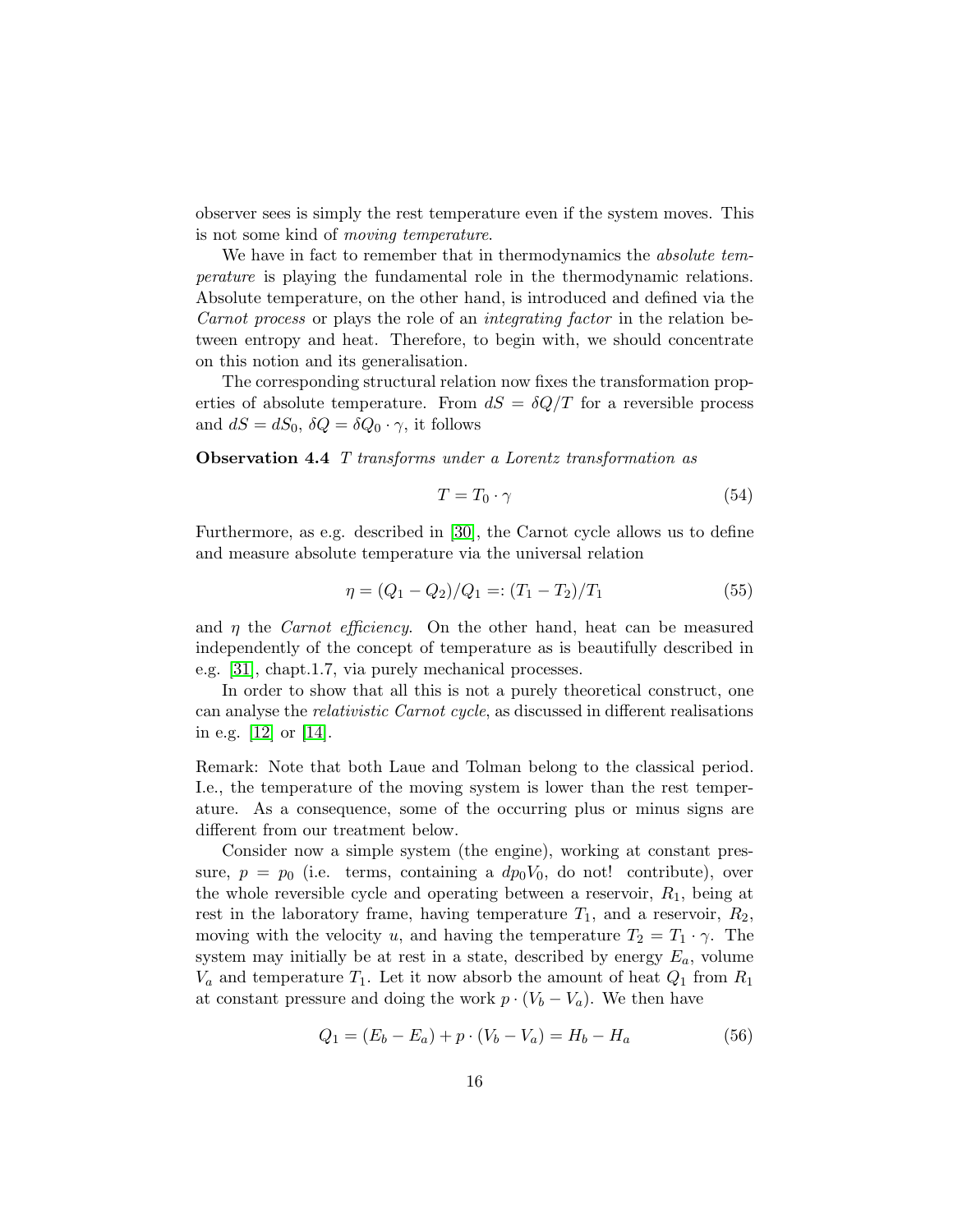(cf. observation [3.1\)](#page-9-2).

The second step consists of a reversible adiabatic acceleration to the velocity  $u$  of reservoir  $R_2$ , with the internal conditions unaltered. The work done by the system is

$$
W_2 = E_b - E_c \tag{57}
$$

with  $E_c$  given by e.g. formula [\(27\)](#page-8-0). In the third step the amount of heat being released to the reservoir  $R_2$  is  $Q_2$  and the amount of work done is

$$
W_3 = p \cdot (V_d - V_c) \tag{58}
$$

We assume now that the amount of released heat in the third step is just sufficient so that the system can be returned to its initial state by a reversible deceleration. This is exactly the case (see below) if

$$
Q_{2,0} = (E_d - E_c)_0 + p(V_d - V_c)_0 = -Q_1 = -Q_{1,0}
$$
\n(59)

holds, with the subscript 0 denoting the respective proper values of the quantities, i.e. for  $Q_{2,0}$  it is the amount of heat measured by a comoving observer. The work done by the system is

$$
W_4 = E_d - E_a \tag{60}
$$

The first law of thermodynamics tells us that

$$
Q_1 + Q_2 = W_1 + W_2 + W_3 + W_4 \tag{61}
$$

with  $Q_i$  the heat absorbed by the system and  $W_i$  the work done by the system, or

$$
Q_2 = (pV_d + E_d) - (pV_c + E_c) = H_d - H_c =
$$
  
\n
$$
(pV_a + E_a) \cdot \gamma - (pV_b + E_b) \cdot \gamma = (H_a - H_b) \cdot \gamma =
$$
  
\n
$$
- (p(V_b - V_a) + (E_b - E_a)) \cdot \gamma = -Q_1 \cdot \gamma \quad (62)
$$

(according to formula [\(30\)](#page-9-1)). We see that in each cycle there is a heat transport from reservoir  $R_1$  to reservoir  $R_2$  and a negative amount of work done by the system on the environment, i.e.

$$
\Delta W = Q_1 \cdot (1 - \gamma) < 0 \tag{63}
$$

It is clear that by reversing the direction of the process we can extract a positive work out of the compound system (i.e., system plus reservoirs) while now heat is transported from  $R_2$  to  $R_1$ .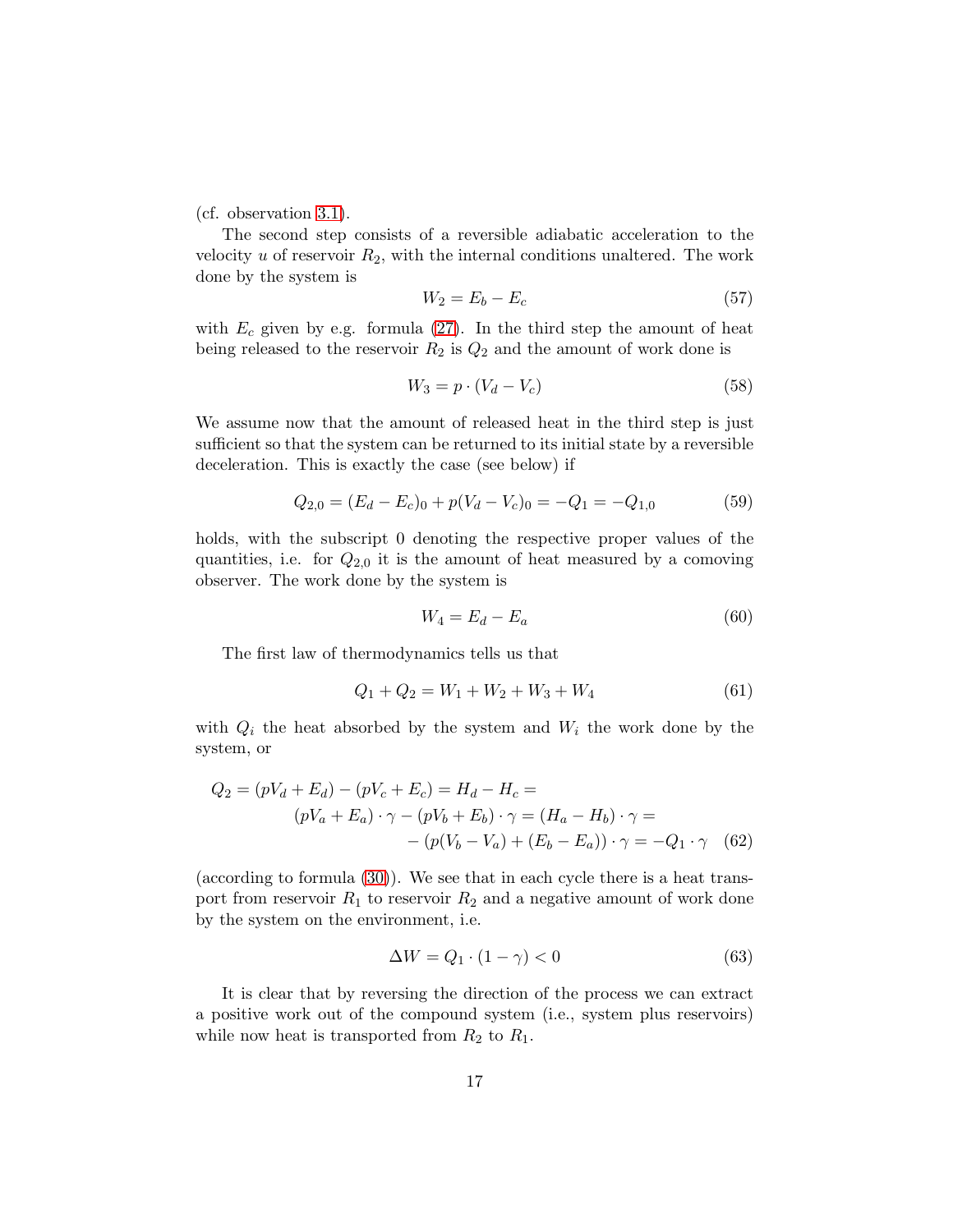**Observation 4.5** It is important to note that nowwhere in the calculations it was really used that the reservoir  $R_2$  has a higher temperature. Only the first law of thermodynamics was exploited. What we however implicitly assumed is that system and reservoirs coexist thermodynamically at relative velocity zero, so that the ordinary laws of thermodynamics can be applied (e.g. quasi-static heat exchange).

The second law now tells us that

<span id="page-18-0"></span>
$$
Q_2/Q_1 = -T_2/T_1 = -\gamma \tag{64}
$$

i.e.

$$
T_2 = T_1 \cdot \gamma \tag{65}
$$

That is, the relativistic Carnot cycle allows us to give an operationalistic definition of absolute temperature as in ordinary thermodynamics and exhibits the internal consistency of the framework.

Remark: In the classical framework, i.e. with a work term coming from the influx of heat, the work done by the system is positive if heat is transported from  $R_1$  to  $R_2$ , and vice versa.

The Carnot efficiency in our reversed cycle is

$$
\eta = 1 - Q_1/Q_2 = 1 - T_1/T_2 = 1 - \gamma^{-1} = 1 - \sqrt{1 - u^2/c^2} > 0 \tag{66}
$$

We hence can conclude that our reversed Carnot process does work on the environment in an objective sense, the reason being mainly the Einsteinequivalence of matter and energy and not! so much a particular assumption about moving temperature. The energy or mass which is decelerated is larger than the mass which is accelerated due to the additional absorption of heat.

Remark: It is important to note that the above Carnot cycle is of a very special type. This will be discussed in connection with the so-called zeroth law of thermodynamics, see below.

#### 4.4 The Covariant Expressions of Heat and Temperature

We have seen from our preceding discussions that heat and temperature transform as

$$
\delta Q = \delta Q_0 \cdot \gamma \quad , \quad T = T_0 \cdot \gamma \tag{67}
$$

if the initial system is the rest system. For general moving systems, moving with the velocities  $\pm U$  relative to each other, we thus have to conclude that the transformation laws are those of 4-vectors.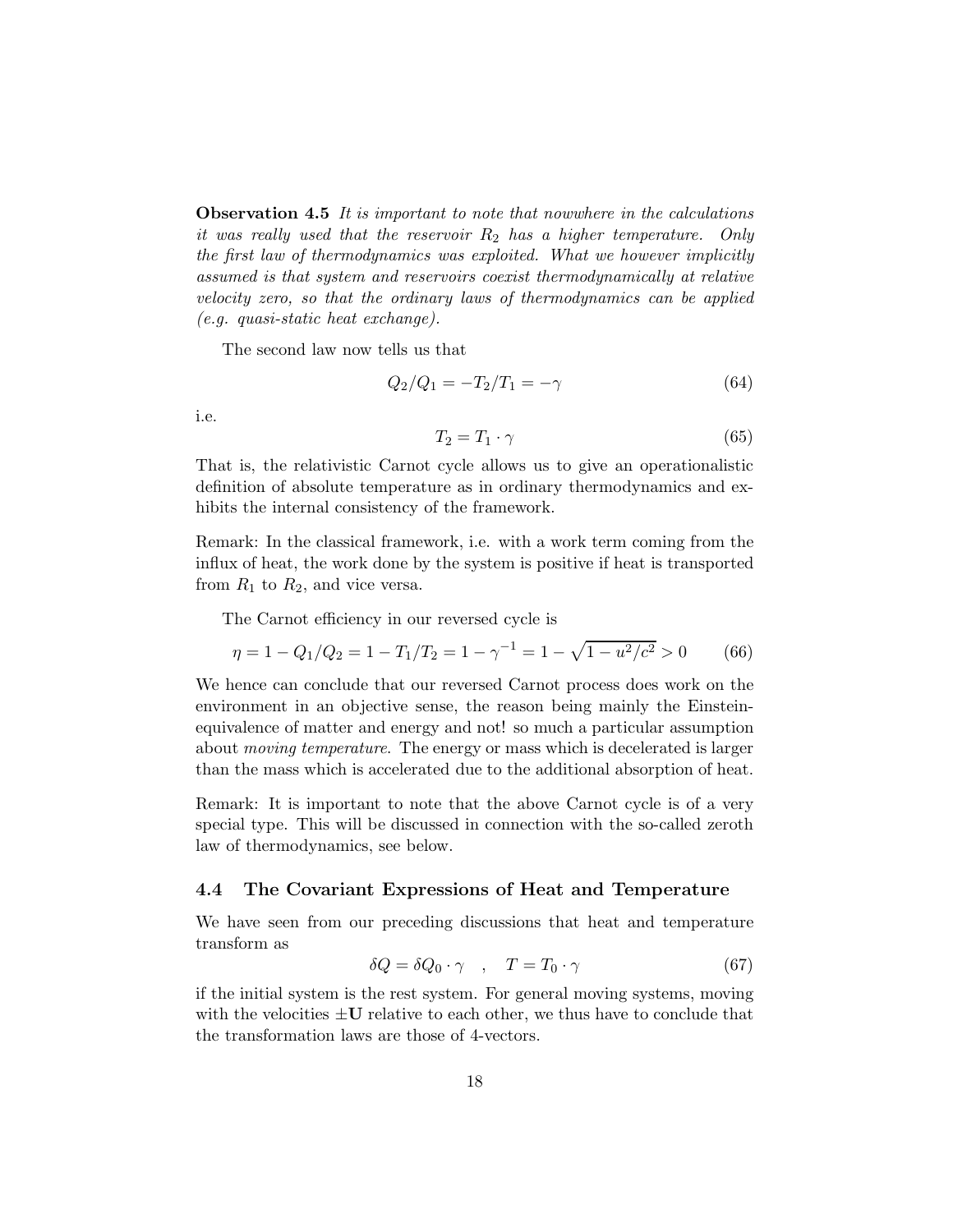It is straightforward to build 4-vectors from scalars in the rest frame. For temperature and heat the covariant generalisations are hence

$$
T^{\mu} = (T_0 \cdot \gamma, T_0 \cdot \mathbf{u}/c \cdot \gamma) \quad , \quad \delta Q^{\mu} = (\delta Q_0 \cdot \gamma, \delta Q_0 \cdot \mathbf{u}/c \cdot \gamma) \tag{68}
$$

i.e.

$$
T^{\mu} = T_0/c \cdot U^{\mu} \quad , \quad \delta Q^{\mu} = \delta Q_0/c \cdot U^{\mu} \tag{69}
$$

with  $U^{\mu}$  the 4-velocity.

The covariant generalisation of the second law of thermodynamics is then

$$
dS \ge \beta^{\mu} \delta Q_{\mu} = \beta^0 \delta Q^0 - \beta \cdot \delta \mathbf{Q}
$$
 (70)

A certain warning should be spelled out. In the rest system we have of course that  $\beta^0(0) = (T^0(0))^{-1}$ , with the velocity of the system relative to the respective IF given in braces. In a IF moving with the velocity  $\bf{u}$ , we however have

$$
\beta^{0}(u) = \gamma \cdot \beta^{0}(0) = \gamma \cdot (T^{0}(0))^{-1} = \gamma^{2} \cdot T^{0}(u)^{-1}
$$
\n(71)

**Observation 4.6** In a moving IF the relation between  $\beta^0$  and  $T^0$  is different from the standard form, we have in the rest system.

Remark: See in this connection e.g. formulas  $(4.19)$ , $(4.20)$  in [\[32\]](#page-26-14), where it is concluded that  $T^0(u)^{-1} = \beta^0(u)$ , which would lead to  $T = \gamma^{-1} \cdot T_0$ instead of  $T = \gamma \cdot T_0$ . We have however seen that both  $\beta^{\mu}$  and  $T^{\mu}$  transform as 4-vectors.

# <span id="page-19-0"></span>5 The Covariant Expression of the Zeroth Law of Thermodynamics

A better understanding of the relativistic zeroth law (which in this context we take to be a statement about the respective temperatures of thermally coexisting subsystems) is particularly important, as it is, so to speak one of the pillars of ordinary therrmodynamics. Furthermore, its seeming violation was invoked by e.g. Landsberg (as was already mentioned in the introduction; [\[18\]](#page-26-1), p.334) to construct a paradoxon in case one is willing to assume that temperature is not! a scalar. We will now show that this conclusion is ill-founded and that, perhaps coming as a surprise, the zeroth law looks different in relativistic thermodynamics.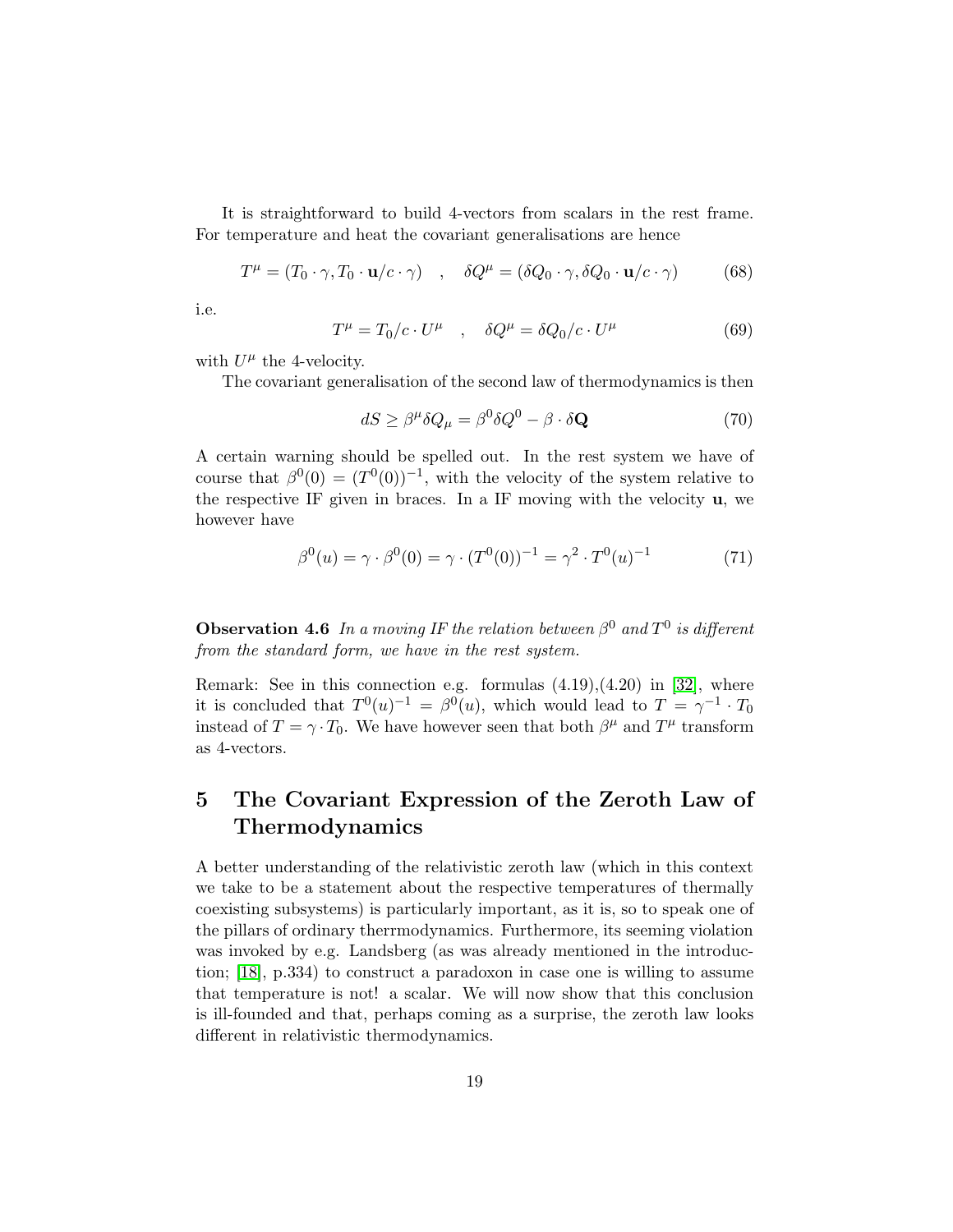More specifically, we show that the transformation law,  $T = T_0 \cdot \gamma$ , we are favoring in this paper, is not! in contradiction with an appropriately formulated zeroth law.

Statement 5.1 (Entropy-maximum principle) An isolated system being at rest (i.e. having constant rest energy) and possibly consisting of several subsystems which can e.g. exchange energy with each other, is in thermal equilibrium if its entropy is maximal.

In ordinary thermodynamics equally of the temperatures,  $T_1, T_2, \ldots$ , of the subsystems can immediately be derived from this principle.

The discussion of the relativistic case is more subtle and we proceed as follows. We employ the results of the discussion of the relativistic Carnot cycle in the preceding section. Note that the cycle is very special in several respects if compared with the ordinary Carnot cycle. We found that both

$$
Q_{2,0} = -Q_{1,0} \quad , \quad Q_2 = -\gamma \cdot Q_1 = -\gamma \cdot Q_{1,0} \tag{72}
$$

and

$$
T_2 = T_1 \cdot \gamma = T_{1,0} \cdot \gamma \tag{73}
$$

have to hold. Such strong constraints do not exist in the ordinary Carnot cycle.

We can now use this relativistic Carnot cycle in the discussion of the zeroth law. We treat the reservoirs as large but finite subsystems (as compared to the engine, which can be chosen infinitesimal if necessary). The compound system is assumed to be closed in the sense of formula [\(74\)](#page-20-0). The engine is now used to reversibly transport a small amount of heat or internal energy from the one system to the other under the proviso

<span id="page-20-0"></span>
$$
E_{1,0} + E_{2,0} = const \tag{74}
$$

This is exactly the kind of variation which is used in the ordinary derivation of the zeroth law, where now  $E_i$  are the internal energies of the (finite) reservoirs (or subsystems) while we now write  $\Delta Q_i$  or  $\Delta Q_{i.0}$  for the exchanged amounts of heat with

$$
\Delta Q_{2.0} = -\Delta Q_{1.0} \quad , \quad \Delta Q_2 = -\gamma \cdot \Delta Q_1 \tag{75}
$$

We have thermal coexistence of the two subsystems if such an infinitesimal exchange of heat does not change the total entropy. Note in this respect that quasi stationary acceleration or deceleration of the engine does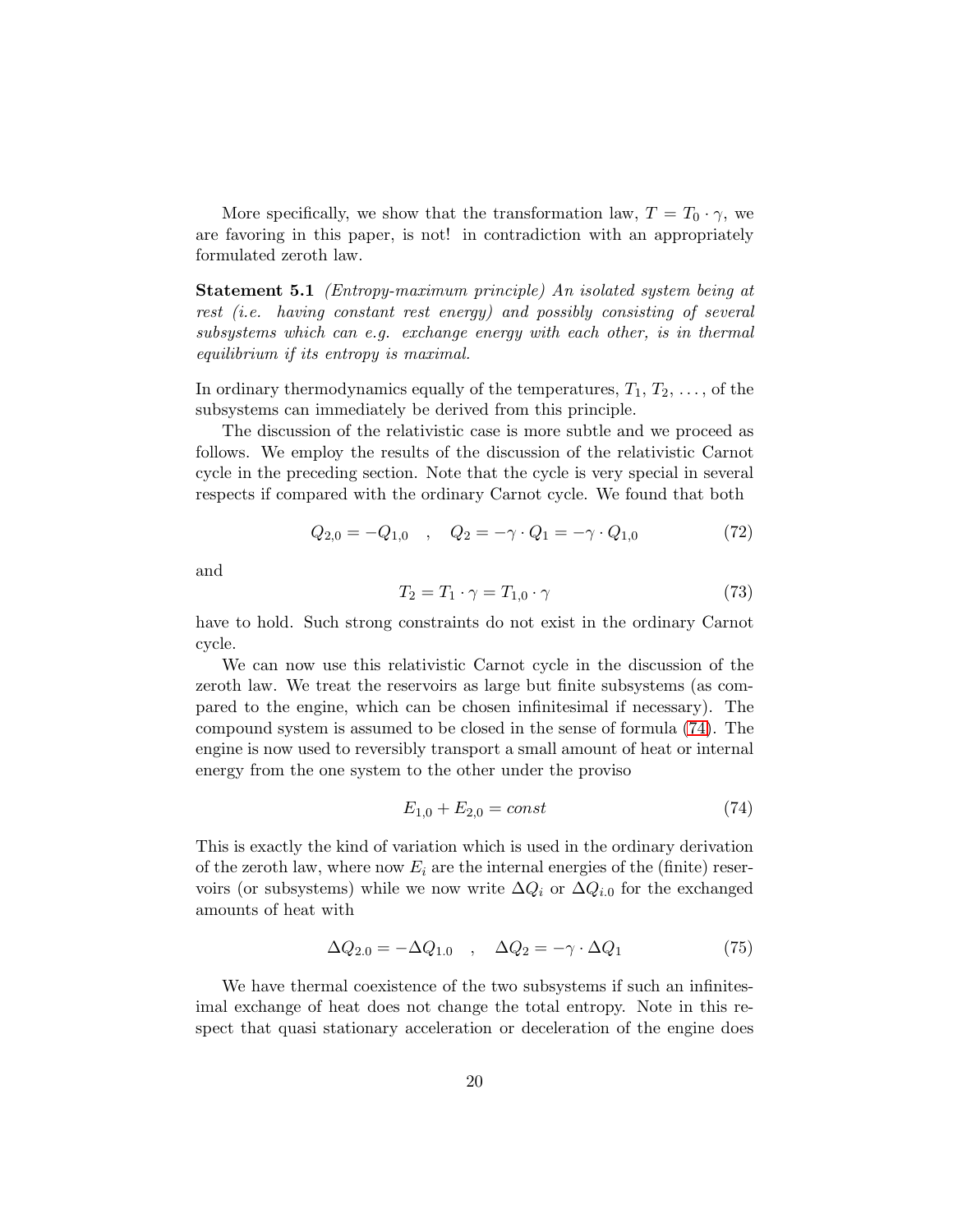not change the entropy. By definition, the entropy (as a state function) of the engine does not change in a complete cycle. This implies

$$
Q_2/T_2 + Q_1/T_1 = 0 \tag{76}
$$

(cf. formula [\(64\)](#page-18-0)). But exactly the same formula holds for the two reservoirs (subsystems). I.e., we have

$$
\Delta S_2 + \Delta S_1 = 0\tag{77}
$$

for the total variation of the entropy of the compound system.

Conclusion 5.2 The two subsystems (of the closed compound system) are in thermal equilibrium if

$$
T_{2,0} \cdot \gamma = T_2 = T_1 \cdot \gamma = T_{1,0} \cdot \gamma \tag{78}
$$

that is, if the rest temperature of the moving system is identical to the rest temperature of the other system. But observed from the laboratory frame, the temperatures differ in just the above sense.

Remark: The only place where we found this point discussed in a however qualitative manner is in [\[12\]](#page-25-11). V.Laue provides also another thought experiment which is equally convincing (see p.178).

### <span id="page-21-0"></span>6 Some Remarks on a Paper by Ott

As we already remarked in the introduction, we think that also the analysis by Ott is not really complete and contains gaps. The reason is however understandable as some of the problems are in fact well-hidden. Typically (as is the case in quite a few other investigations), it turns out that the processes being analysed are too restricted and special. This holds in particular for his version of Carnot-cycle (cf. section 2 of [\[7\]](#page-25-6)).

For one, as usual the pressure is kept constant. By making this assumption he avoided to discuss the critical term,  $dp_0V_0$ , we discussed in our analysis of the first law of thermodynamics and which is both a contribution in the problematical work term,  $udG$ , and the internal energy. For another (and strangely enough), the volume is not! changed in his Carnot cycle during the step in which the engine absorbs heat from a reservoir. He says that the occurring work is somehow stored within the system? This is in our view very funny and difficult to understand.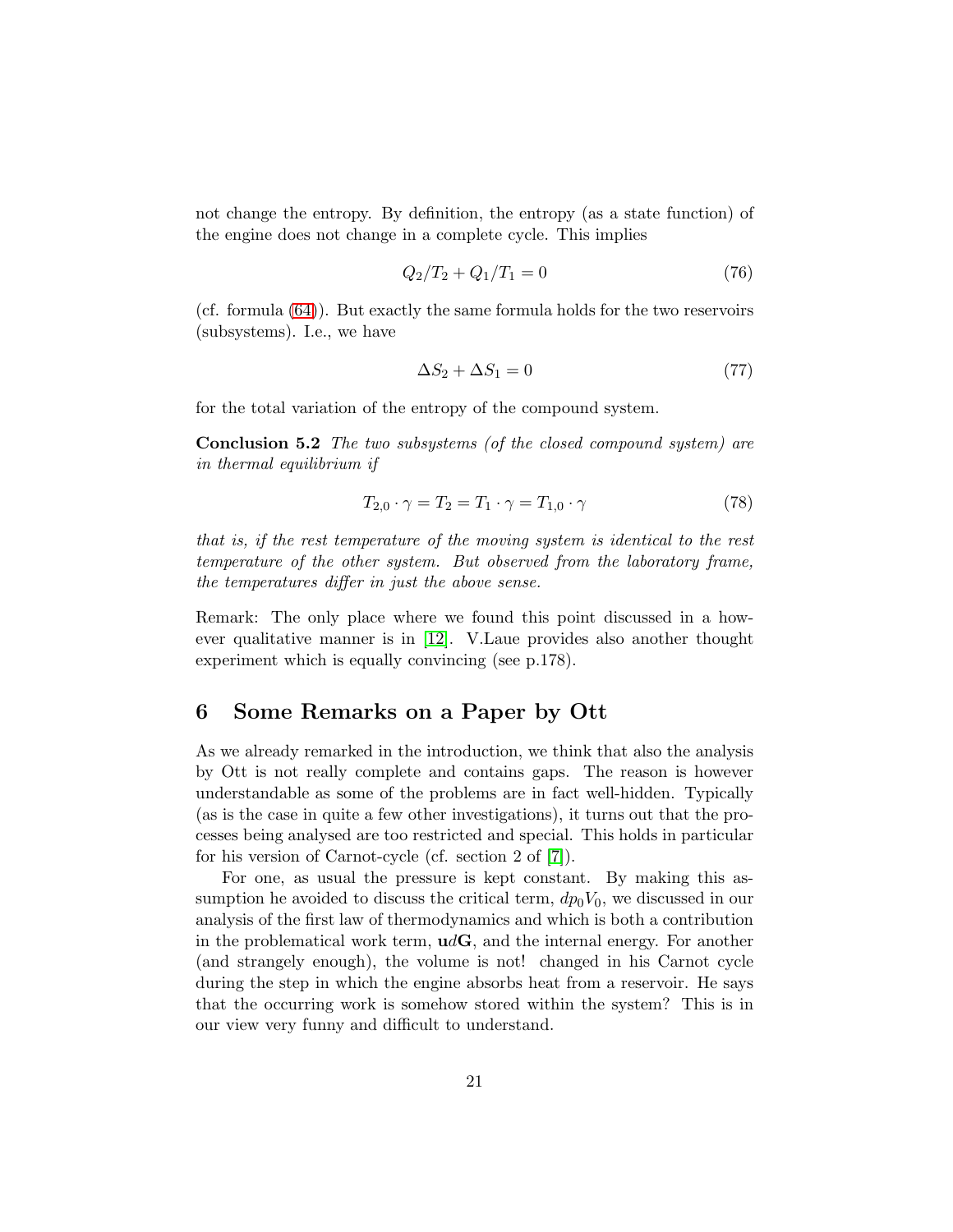A thermodynamical state describing the coexistence of e.g. fluid and steam allows for moves on the state manifold in which the pressure remains constant but then the volume changes if fluid is transformed into steam or vice versa. Otherwise the temperature will change, but in this part of the cycle the engine is in contact with a heat reservoir! Therefore the only pressure work in Ott's Carnot cycle occurs in the adiabatic parts where the engine is accelerated or decelerated. But in our view it is inconsistent to have a state change with all! state variables kept fixed.

For all these reasons Ott gets an extremely simple (almost trivial) version of the first law (cf. his formulas  $(13)$ ,  $(16)$  and  $(17)$ ) which reads

<span id="page-22-0"></span>
$$
\delta Q = dE = dE_0 \cdot \gamma \tag{79}
$$

In short, Ott gets the same transformation laws as we did but only for a very incomplete situation.

As we have argued above, the crucial problem is to deal with terms like

$$
pdV = p_0 dV_0 \cdot \gamma^{-1} \tag{80}
$$

with  $dV_0 \neq 0$  in the rest system in view of the completely different transformation behavior of e.g.

$$
d(E + pV) = d(E_0 + p_0 V_0) \cdot \gamma \tag{81}
$$

This led to a deeper analysis of the nature of work in relativistic thermodynamics. This problem is completely lost sight of if one deals only with very simplified processes (the same remark applies to the approach of Rohrlich being dealt with in the following section).

A further problematic point can be found on p.76 in formula (9). Ott obviously takes for granted that the thermodynamic energy is the zero componemt of a 4-vector. We think it is common knowledge that for non-closed systems as in relativistic thermodynamics this is not! the case (cf. our preceding sections). Consequently Ott concludes from his simplified (but presumably wrong!) version of the first law (formula [\(79\)](#page-22-0)) that  $\delta Q$  is also the zero component of a 4-vector.

This however follows in a complete analysis only from a series of not entirely trivial steps (cf. the preceding sections or the analysis given by Moeller in his book [\[29\]](#page-26-0)). This assumption, made by Ott was also criticized by Balescu in [\[34\]](#page-26-15). As far as we can see, Arzelies makes a similar assumption. This is only correct if parts of the exterior are included in the system, which is in our view however not desirable.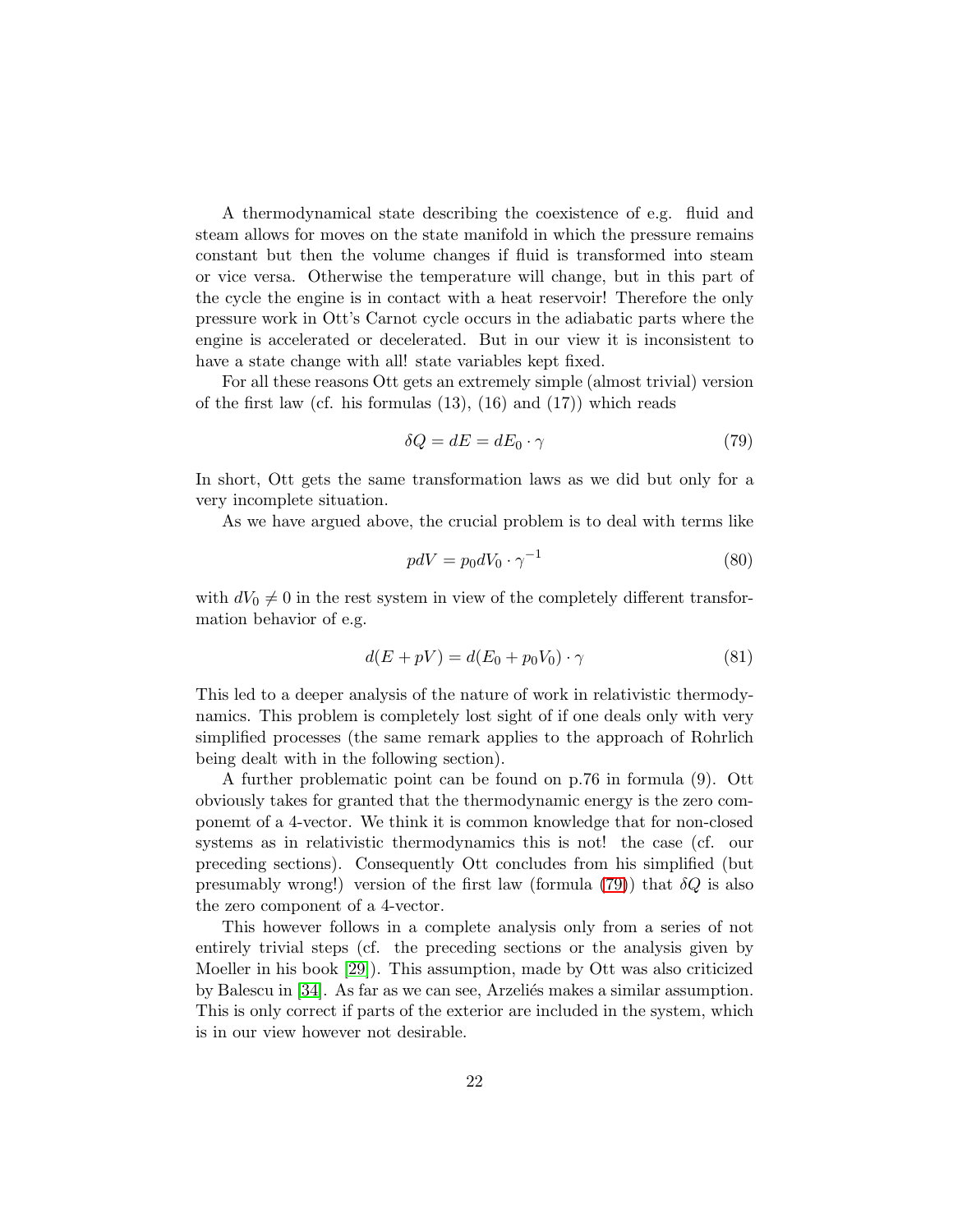## 7 Some Remarks on a Paper by Rohrlich

We also want to briefly comment on an approach, developed by Rohrlich ([\[28\]](#page-26-11)). The general tenor is that there are true transformation properties and, on the other hand, only apparent ones in special relativity. We must confess that we do not appreciate very much this distinction. For example, the Lorentz contraction of length or volume is only an apparent one in the philosophy of Rohrlich and he rather suggests a volume transformation which is 4-vector like.

It is not the place here, to dwell in more detail on the philosophy, underlying Rohrlich's paper. While it is possibly shared by other physicists, we would like to make our own point of view clear, namely we regard these phenomena as real (as also e.g. Rindler does in his book [\[15\]](#page-25-14)). A nice thought experiment as to this question is developed by Bell in his essay about special relativity ([\[33\]](#page-26-16)), which clearly shows that Lorentz contraction is real.

There is however in section 3 of Rohrlich's paper a treatment of the transformation law of relativistic temperature which is a little bit different from the ordinary one and arrives at a result which at first glance differs from our own findings. We think this point is a good example to learn how tricky calculations in this field actually are.

Rohrlich writes the first law in the rest system slightly differently as

$$
T_0 dS = dH_0 - V_0 dp_0 \tag{82}
$$

with again, S, p, treated as invariants and  $H_0 = E_0 + p_0 V_0$ . He than makes the seemingly innocent assumption that the first law in this form holds also in an arbitrary IF. I.e., he assumes

$$
TdS = dH - Vdp \tag{83}
$$

and concludes from this that

$$
T = T_0 \cdot \gamma^{-1} \tag{84}
$$

must hold, where he treated only the special case,  $dH = dH_0 = 0$  anyhow. I.e., he gets the classical transformation law. The inconsistency of his assumption possibly escaped Rohrlich because he really treated only the case  $TdS = -Vdp$ .

We showed however above that  $H$  transforms as the zero-component of a 4-vector, i.e. we actually have

$$
H = H_0 \cdot \gamma \tag{85}
$$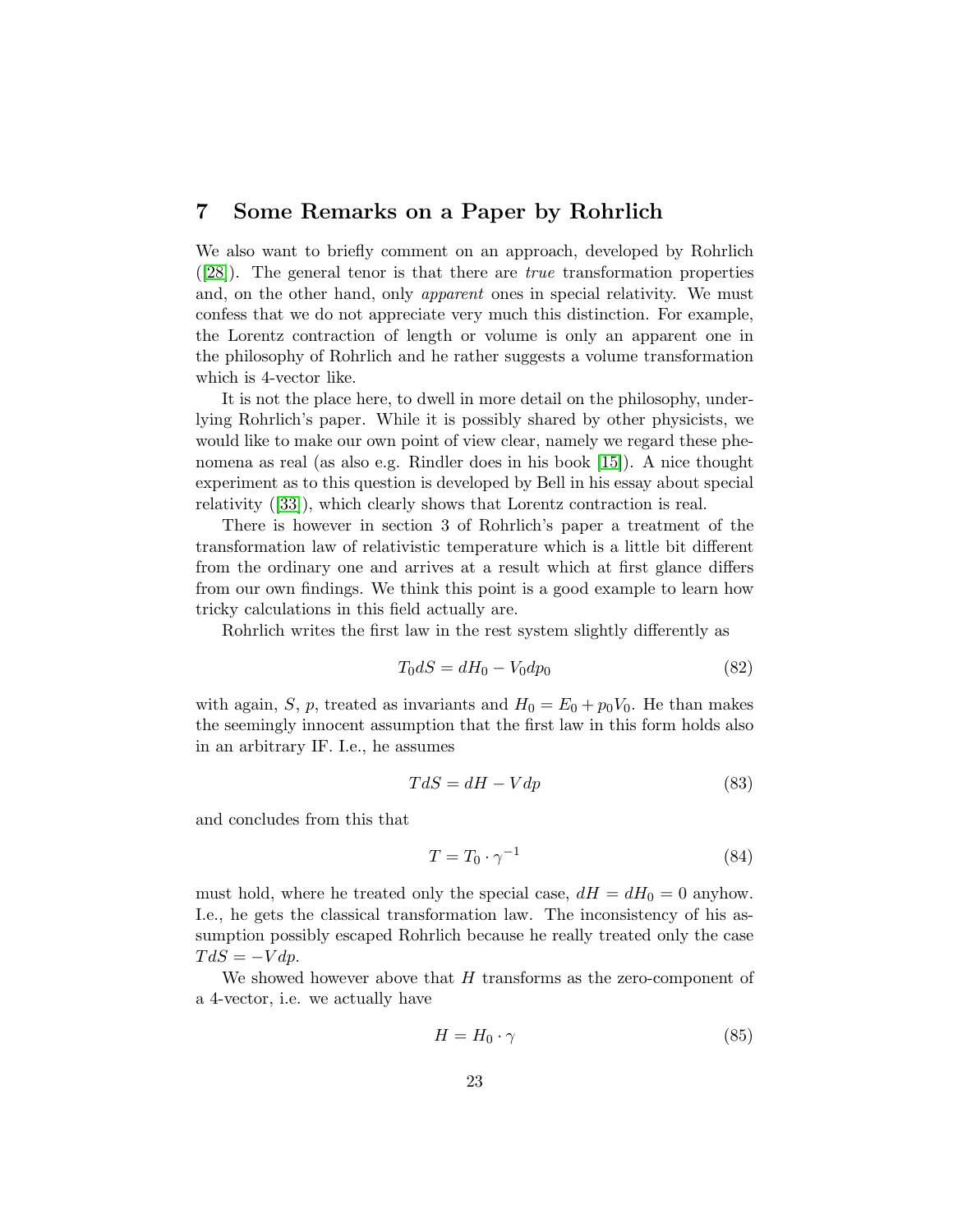Furthermore, we showed that the complete work term is in fact more complicated and consists of more than only pressure work. We in fact get for the general case

$$
\gamma^{-1} \cdot TdS = T_0 dS = dH_0 - V_0 dp = \gamma^{-1} \cdot dH - \gamma \cdot V dp \tag{86}
$$

hence

$$
TdS = dH - \gamma^2 \cdot Vdp \tag{87}
$$

that is

Conclusion 7.1 The first law of thermodynamics in the above form, given by Rohrlich, does not transform in a Lorentz invariant way. Therefore the classical transformation result of temperature does not follow either.

### 8 Commentary

We hope that it has become clear from our discussion that various of the papers existing in the field contain gaps or arguments which are not conclusive. We also emphasized that the wide spread habit to discuss only very particular and restricted thermodynamic processes is dangerous and leads sometimes to wrong conclusions concerning the correct transformation laws of thermodynamic variables.

This holds in particular for the various contributions entering in the (infamous) work term  $\mathbf{u} \cdot \mathbf{G}$ . We showed that some of them are in fact zero but there is one contribution which survives. This term has been overlooked in the past because most of the authors treated only processes at constant pressure.

Furthermore, a detailed analysis of the so-called zeroth law showed that, in contrast to what some groups claimed, thermodynamic systems, moving with a non-vanishing relative velocity,  $u$ , can thermally coexist, provided their (moving) temperatures fulfill

$$
T_2 = T_1 \cdot \gamma(\mathbf{u}) \tag{88}
$$

which however implies that their respective rest temperatures are equal, i.e.  $T_{2,0} = T_{1,0}.$ 

It should again be emphasized that our guiding principle was that the first and second law of relativistic thermodynamics remain form invariant with respect to the transformed variables. While heat turns out to be a 4-vector, this was not the case for (internal) energy and work.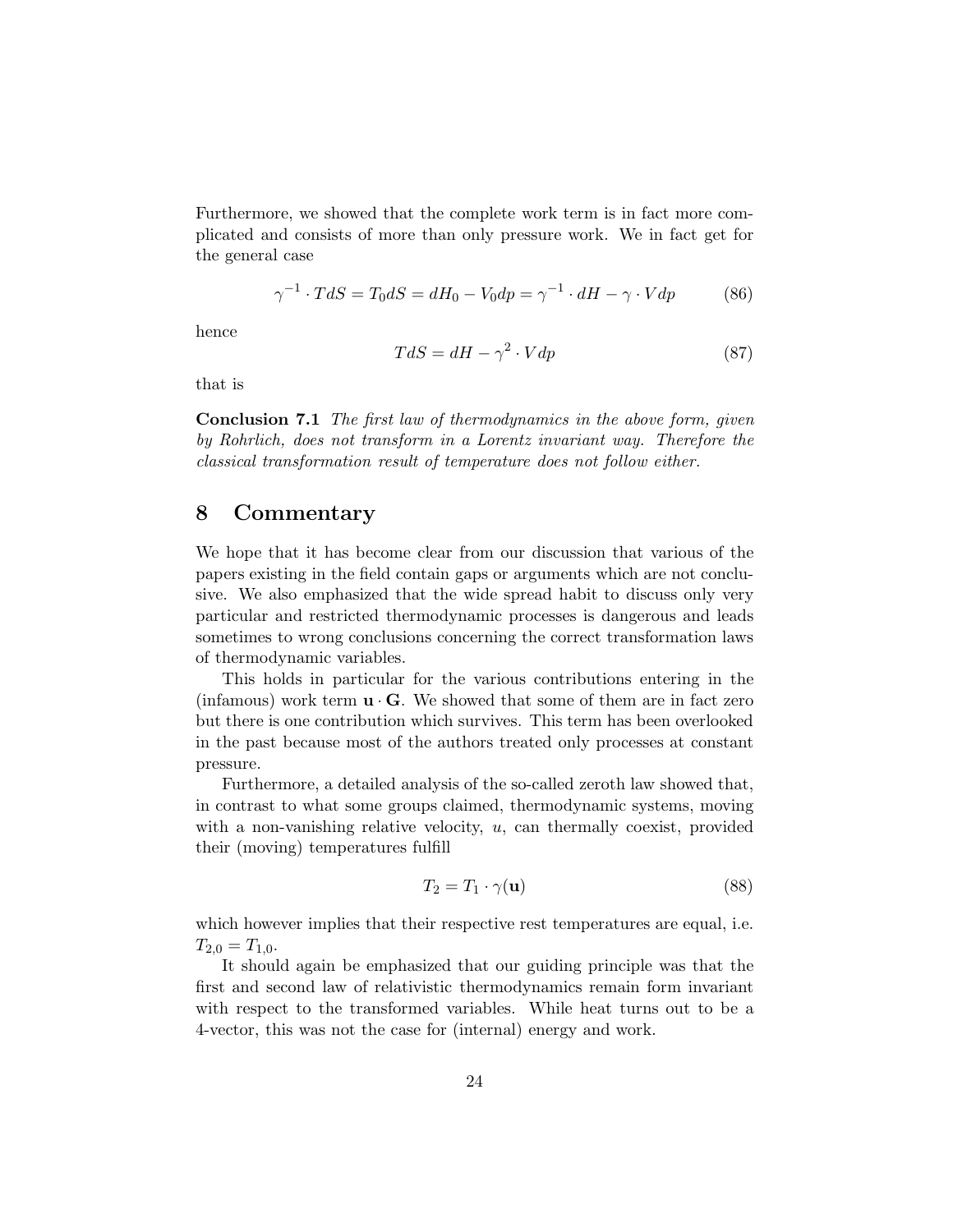### <span id="page-25-0"></span>References

- <span id="page-25-1"></span>[1] M.Planck: "Zur Dynamik bewegter Systeme", Ann.d.Phys. 76(1908)1
- [2] A.Einstein: "Ueber das Relativitaetsprinzip und die aus demselben gezogenen Folgerungen", Jahrb.f.Rad.u.Elektr. 4(1907)44
- <span id="page-25-2"></span>[3] K.v.Mosengeil: "Theorie der Stationaeren Strahlung in einem gleichfoermig bewegten Hohlraum", Ann.d.Phys. 22(1907)876
- <span id="page-25-3"></span>[4] D.Cubero,J.Casado-Pascual,J.Dunkel,P.Talkner,P.Haenggi: "Thermal Equilibrium and Statistical Thermometers in Special Relativity", PRL 99(2007)170601
- <span id="page-25-4"></span>[5] W.Schroeder,H.J.Treder: "The Einstein-Laue Discussion", Brit.J.Hist.Sci. 27(1992)113
- <span id="page-25-5"></span>[6] Chuang Liu: "Einstein and Relativistic Thermodynamics", Brit.J.Hist.Sci. 25(1992)185
- <span id="page-25-6"></span>[7] H.Ott: "Lorentz-Transformation der Waerme und der Temperatur", Zeitschr.d.Phys. 175(1963)70
- <span id="page-25-7"></span>[8] H.Arzeliès: "Transformation relativiste de la température et de quelques autre grandeurs thermodynamiques", Nuov.Cim. 35(1965)792
- <span id="page-25-8"></span>[9] A.Gamba: "Relativistic Transformation of Thermodynamic Quantitties", Nuov.Cim. 37(1965)1792
- <span id="page-25-9"></span>[10] T.W.B.Kibble: "Relativistic Transformation Laws for Thermodynamic Variables", Nuov.Cim. 41B(1966)72
- <span id="page-25-10"></span>[11] D.Ter Haar,H.Wergeland: "Thermodynamics and Statisticasl Mechanics in the Special Theory of Relativity", Phys.Rep. 1(1971)31
- <span id="page-25-12"></span><span id="page-25-11"></span>[12] M.v.Laue: "Die Relativitaetstheorie", vol.I, Vieweg, Braunschweig 1951
- <span id="page-25-13"></span>[13] W.Pauli: "Relativitaetstheorie", Teubner, Berlin 1921
- <span id="page-25-14"></span>[14] R.C.Tolman: "Relativity, Thermodynamics, and Cosmology", Dover, N.Y. 1987
- <span id="page-25-15"></span>[15] W.Rindler: "Relativity", sec.ed., Oxford Unuv.Pr., Oxford 2006
- [16] P.T.Landsberg,K.A.John: "The Lorentz Transformation of Heat and Work", Ann.Phys. 56(1970)299
- <span id="page-25-16"></span>[17] P.T.Landsberg: "Thought Experiment to Determine the Special Relativistic Temperature Transformation", Phys.Rev.Lett. 45(1980)149